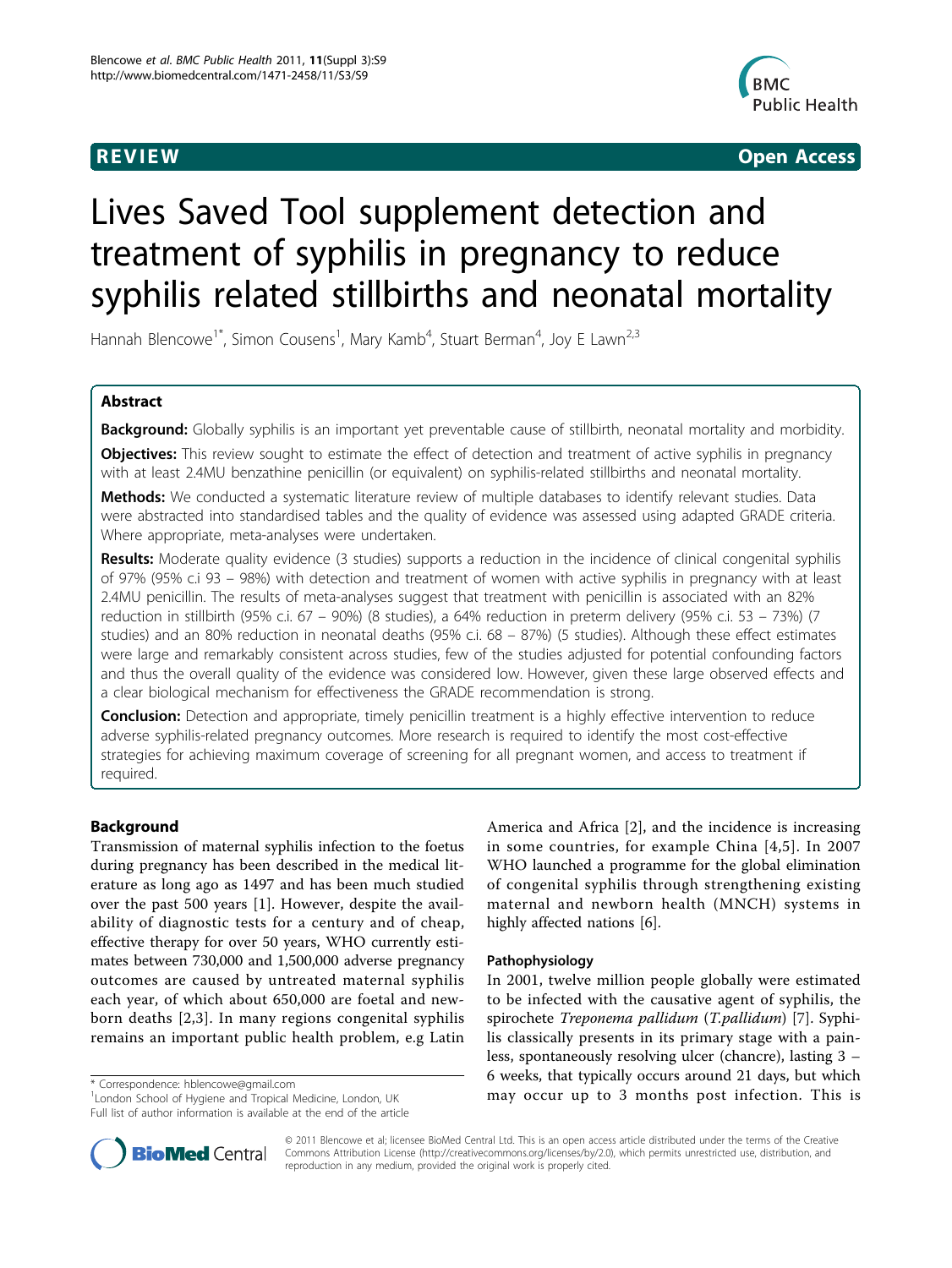followed,  $6 - 8$  weeks later, by the secondary stage, which consists of a more diffuse inflammatory response characterised by an exanthema which manifests variably and for which healthcare is often not sought even if available. This stage also resolves spontaneously and is followed by an asymptomatic 'latent period'. Untreated, 15 – 40% of infected individuals develop late 'tertiary' complications that may occur years after the initial infection: e.g. granulomas, neuropathic joint disease, cardiovascular and neurological complications.

#### **Diagnosis**

Syphilis can be difficult to diagnose, since T pallidum cannot be cultured in vitro, and PCR-based tests are unavailable outside research settings. While direct diagnosis of characteristic treponemes with darkfield microscopy is highly sensitive and specific, this requires exudate obtained from a lesion during the brief primary stage. Thus most infections are identified using serologic tests that support, rather than establish, a syphilis diagnosis. Serologic tests fall into 2 broad categories: nontreponemal tests (e.g., RPR, VDRL) measure antibody to a component of mammalian cell membranes modified by T pallidum. Positive RPR tests are reported as the highest titre for which tests are still positive after dilution, with titre correlating with recentness of infection and stage of disease and falling over time or with treatment. In general, titres >1:4 have been considered to represent "active" infections, more likely to be more recently acquired and infectious. With treatment, titres typically return to negative. Treponemal tests (e.g., TPHA, MHA-TP) detect T pallidum antibody, and are reported as either positive or negative. Because these tests typically remain positive even after treatment, a positive treponemal test could indicate either recent active or old (or previously treated) infection. Currently available, rapid point-of-care tests (e.g., ICS strip) are treponemal tests.

#### Effects of syphilis on pregnancy outcome

The risk of syphilis to the foetus is dependent upon the stage of maternal infection and on the stage of pregnancy at which the foetus is exposed. Primary, secondary, early latent, and in some cases late latent, stage maternal syphilis infection can lead to haematogenous spread to the foetus, resulting in a systemic inflammatory response [\[8\]](#page-14-0). Although spirochetes can cross the placenta to the foetus from early pregnancy [[9\]](#page-14-0), foetal immune systems are not mature enough to mount a consistent immune response until about 18 to 22 weeks gestation. After this time the characteristic features of congenital syphilis may be seen. In addition, placental infiltration with reduced blood flow to the foetus can lead to growth restriction which, if severe, may result in foetal death [[8\]](#page-14-0). Foetal involvement occurs most consistently in pregnant women with 'active' infections (i.e. RPR titre >1:4), that is inadequately or not treated infections acquired in the five years preceding the pregnancy. This review therefore focuses on this group of pregnant women with active infection. Based on the available data, an expert panel has estimated , that in the absence of effective treatment, 25% of pregnancies to such women will result in a  $2<sup>nd</sup>$  trimester miscarriage or stillbirth, 11% of pregnancies in a neonatal death at term, 13% in a preterm or low birth weight infant and an additional 20% with clinical signs of congenital syphilis that are attributable to syphilis. Hence, of the 75% of the pregnancies resulting in a liveborn infant, 15% would be expected to result in a neonatal death at term and 17% in a preterm or low birth weight infant, with a further 27% of babies who survive to 28 days developing clinical signs of congenital syphilis [[3\]](#page-13-0). Congenital syphilis in the first 2 years of life may present with hepatosplenomegaly, anaemia, jaundice, rash, snuffles and pseudo-paralysis [[10\]](#page-14-0). Later manifestations of congenital syphilis, after the first 2 years of life may be an important treatable cause of neurological, developmental, and musculoskeletal problems and death in infants and children in low-income settings [[11](#page-14-0)]. In view of the ongoing morbidity and mortality associated with congenital syphilis, and because of the challenges of making a specific diagnosis, both CDC and WHO now recommend a 10 day course of intravenous or intramuscular penicillin treatment for all infants born to mothers with untreated or inadequately treated syphilis in pregnancy , regardless of symptoms or clinical findings [\[12,13](#page-14-0)].

#### Treatment

Parenteral penicillin was identified as effective in the treatment of syphilis shortly after its introduction in 1943, and is still the recommended drug for treatment of syphilis, whether acquired sexually or through transmission from mother to child during pregnancy [[14](#page-14-0)]. Studies have established that penicillin is treponemocidal at fairly low serum concentrations (>0.1 mug/ml), and that longer duration regimens are more effective than shorter duration regimens, even those achieving higher concentrations [[15\]](#page-14-0). These provide the therapeutic rationale for use of relatively low doses of longer acting penicillin G formulations (e.g. 2.4 million units benzathine penicillin). Current CDC and WHO guidelines recommend a single dose of long acting penicillin to treat early syphilis, and three injections of benzathine penicillin at weekly intervals for infections of  $> 1$  year (or unknown) duration for infected adults, including pregnant women [[14\]](#page-14-0). For women with infection of  $> 1$ year duration (i.e. latent infection), clinical studies suggest that a single penicillin dose effectively treats the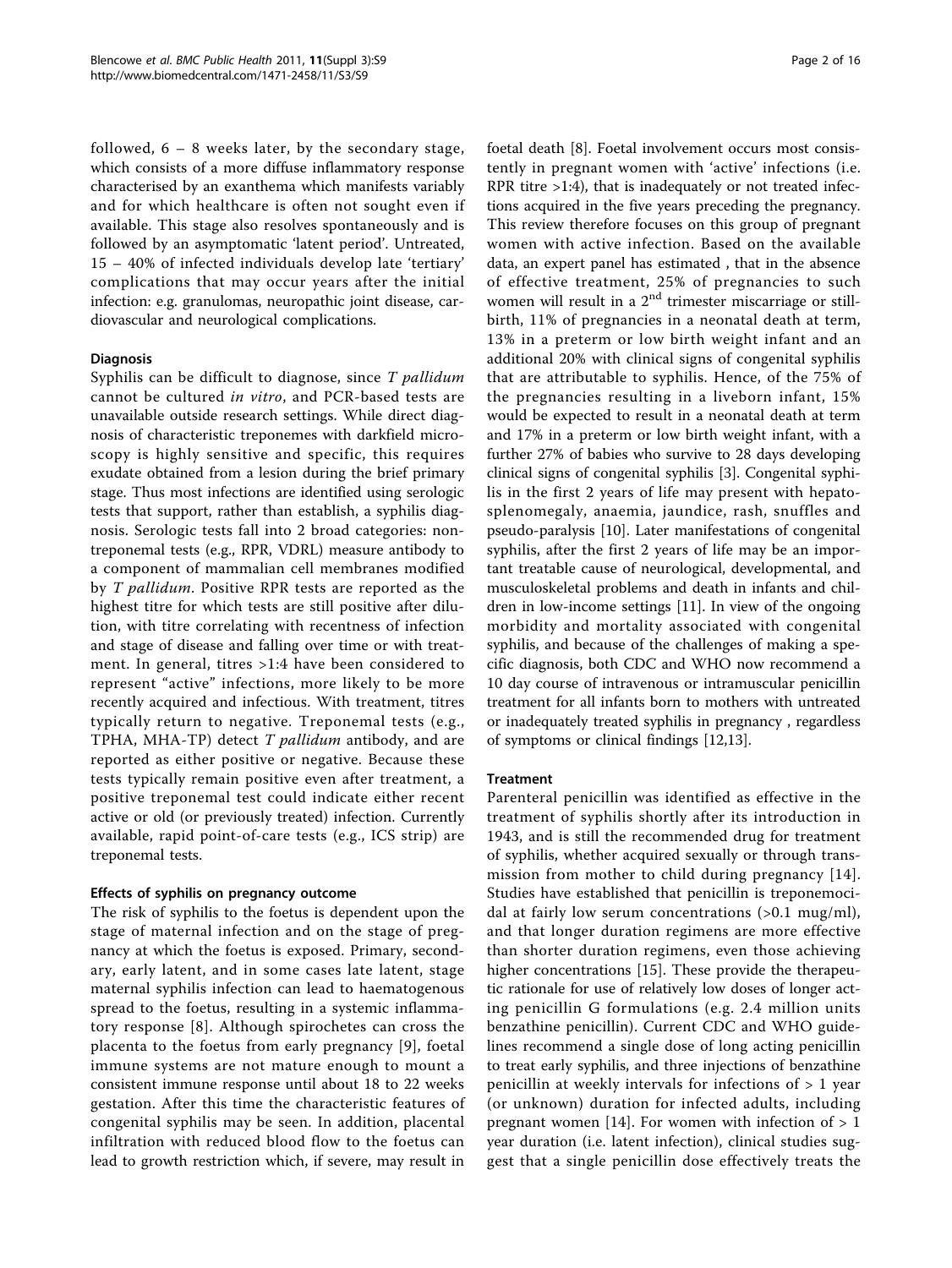foetus in at least 95% of cases [\[16,17](#page-14-0)]; while subsequent doses treat the mother. Other antibiotics, such as oral tetracyclines and macrolides (e.g., erythromycin, azithromycin) have been used to treat syphilis in adults, but are not recommended either due to their toxicity in the foetus (tetracyclines) or because they do not cross the placental barrier (macrolides) and thus do not treat foetal infection at all. Macrolide antibiotics have also been associated with development of resistance [[15,18\]](#page-14-0). Parenteral ceftriaxone has been used to treat syphilis in penicillin-allergic patients, but as no controlled studies among pregnant women have assessed its efficacy in treating the foetus, this is not recommended in pregnancy [[13,14\]](#page-14-0).

Many factors limit the quality of evidence available concerning the magnitude of the effects of penicillin treatment on foetal and neonatal mortality. Syphilis in pregnancy is a dynamic disease; the timing of infection, re-infection and treatment can all vary, and there are a variety of possible non-specific outcomes (including stillbirth, preterm birth and neonatal and infant death) that are associated with many different, and potentially confounding factors (e.g. other infections, maternal wellbeing and adherence to recommendations). Given the longstanding recommendations regarding identification and treatment of maternal syphilis randomised controlled trials of the effect of penicillin compared to no treatment would not be ethical. Many observational studies control for potential confounders inadequately or not at all. In summary, despite evidence and widespread policy acceptance of the importance of identifying and treating syphilis during pregnancy, there are limited data regarding the magnitude of the effect such detection and treatment has on foetal and neonatal mortality.

# Objective

The objective of this paper is to provide quantitative estimates of the effect of antenatal syphilis detection based on serological screening in pregnancy combined with treatment with at least 2.4 million units penicillin (at least a single dose of benzathine penicillin or the equivalent multiple dose schedule of shorter acting penicillin) on syphilis related stillbirths, neonatal mortality and morbidity related to maternal syphilis infection. These effect estimates are inputs to the Lives Saved Tool (LiST) [\[19](#page-14-0)] and are derived according to set rules [[20\]](#page-14-0).

# Methods

We systematically reviewed the published literature to identify studies of detection and treatment of syphilis in pregnancy for the prevention of congenital syphilis mortality (latest searches performed December 2009). There are two broad causal pathways by which active syphilis in pregnancy may lead to mortality in the foetus/ neonate – through direct infection of the foetus and leading to an overwhelming inflammatory response (leading to sepsis, stillbirth or preterm birth) or indirectly through reduced placental blood flow (leading to stillbirth or low birth weight), though this is less frequent. We searched PubMed, EMBASE, Cochrane Libraries, and all World Health Organisation Regional Databases and included publications in any language [[20](#page-14-0)]. Snowball searching was used whereby literature referenced in key papers was included. Combinations of the following search terms were used: "congenital syphilis/ syphilis" "pregnancy" "neonate/ newborn" "mortality" "screening" "syphilis/ drug therapy" "antibiotics" "preterm" "stillbirth/ foetal death" "perinatal mortality".

# Inclusion/ exclusion criteria

We used the PICO approach (Population, Intervention, Comparison, and Outcome) to identify the studies to be included. The population of interest is pregnant women with active syphilis and the intervention being reviewed is serologic detection of syphilis in pregnant women and treatment of women with active syphilis (e.g RPR>1:4) with at least 2.4 million units penicillin given at least 28 days prior to delivery. The comparison group is pregnant women with active syphilis who do not receive at least 2.4 million units at least 28 days prior to delivery. The outcomes of interest are adverse pregnancy outcomes including stillbirth, preterm delivery, congenital syphilis and neonatal mortality associated with congenital syphilis (figure [1\)](#page-3-0). Within this structure we considered both randomised trials and observational studies (figure [2](#page-4-0)). For duplicate reports of trials or studies we counted outcome data only once, although we have included data from secondary analyses if they added pertinent information. Possible adverse effects of penicillin treatment were not addressed as part of this review.

# Abstraction, analyses and summary measures

All studies meeting the criteria above were abstracted onto a standardised abstraction form for each outcome of interest [\[20](#page-14-0)]. Each study was assessed for limitations and graded according to the CHERG adaptation of the GRADE technique [[21](#page-14-0)]. The evidence was summarised by outcome including a qualitative assessment of study quality and sources of bias adapted from the Cochrane review handbook. CHERG Rules for Evidence Review were applied to the collective evidence to provide an estimate for reduction in stillbirth and congenital syphilis related neonatal mortality.

Separate meta-analyses were planned for the effect of penicillin on incidence of stillbirth, preterm delivery, congenital syphilis, and neonatal mortality. Meta-analyses were conducted with STATA version 10.0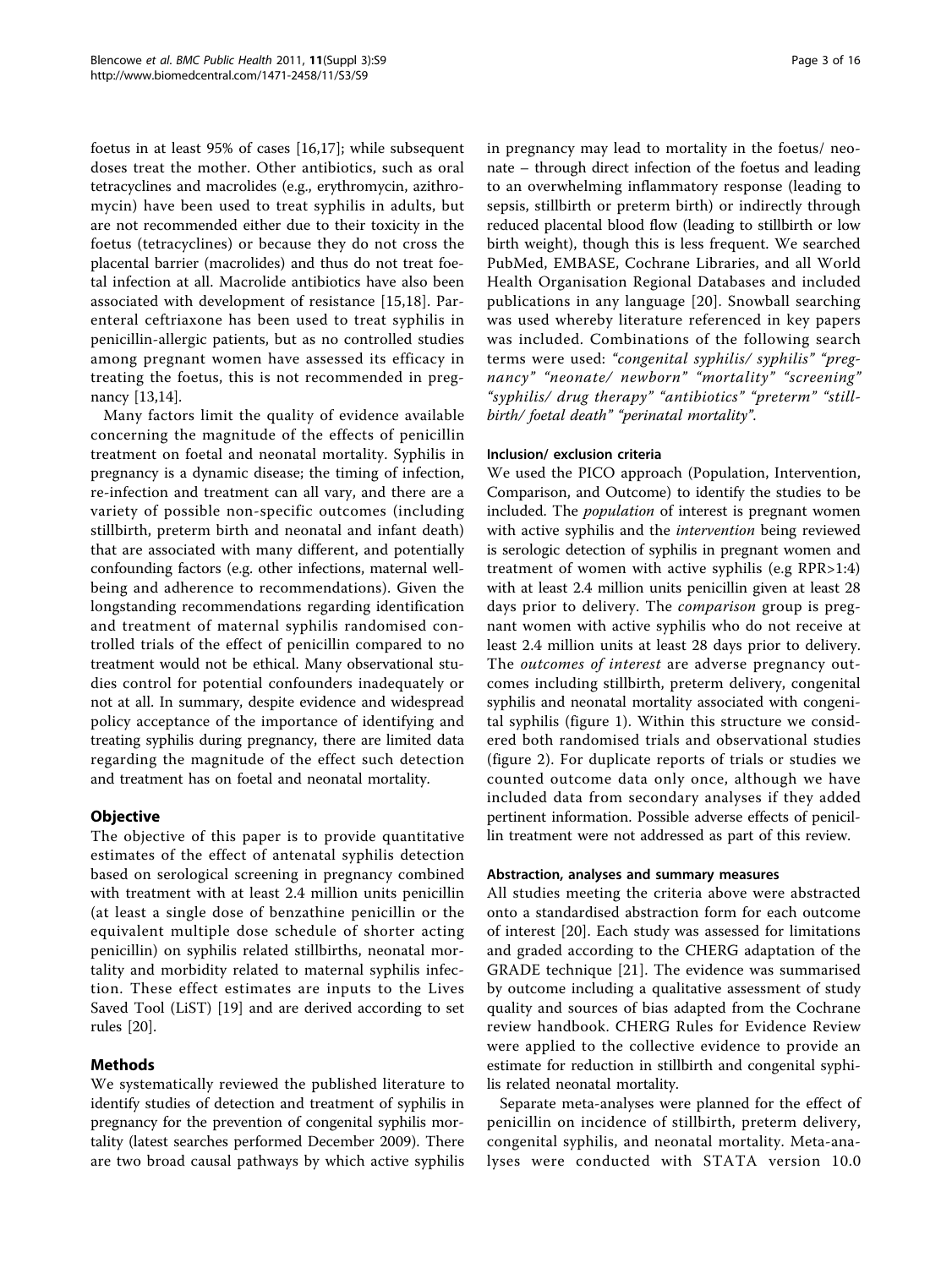<span id="page-3-0"></span>

statistical software [[22](#page-14-0)]. Heterogeneity was assessed using  $I^2$  and the chi-squared test. When evidence of heterogeneity was present (p<0.10), a random effects model was used, otherwise a fixed effect was assumed. Summary risk ratios and corresponding 95% confidence intervals (CI) are reported.

# Results

The search strategy from all listed databases and reference lists identified 3126 records (Figure [2\)](#page-4-0). After initial screening of the title or abstract we reviewed 58 papers. Twenty five papers, all observational studies were abstracted and included in the final database. (Additional file [1](#page-13-0)) Some studies took into account important potential confounders such as co-infection with malaria or anaemia, while others did not. Additionally, some studies assessed pregnancy outcomes in women who were uninfected with syphilis, while others did not. One Cochrane Review ("Antibiotics for syphilis diagnosed during pregnancy") was retrieved, but included no studies [[23\]](#page-14-0).

# 1. Evidence for the effectiveness of detection and treatment of active syphilis in pregnancy in reducing stillbirths and perinatal mortality

Eight observational studies reported the incidence of stillbirths in treated, infected women compared with untreated infected women. None of the studies made any attempt to control this comparison for systematic differences between treated and untreated women (confounding). Women not attending antenatal clinics or not adhering to complex penicillin treatment regimes may differ in their risk profiles for stillbirth, preterm

delivery and neonatal death from fully compliant infected women.

Two early, observational studies from the United States report very large reductions in stillbirths to pregnant women identified as 'syphilitic' by physical examination and serological testing and treated with at least 2.4 million units of penicillin G compared to untreated syphilis positive women diagnosed at delivery (RRs of 0.15 (95%c.i.  $0.10 - 0.25$ ) and 0.06 (95%c.i.  $0.01 - 0.27$ )) [[24,25](#page-14-0)]. Four further studies reported RRs of 0.65 (95% c.i  $0.29 - 1.45$ [[26](#page-14-0)],  $0.17$   $(0.02 - 1.25)$  [\[27\]](#page-14-0),  $0.19$  (95% c. i. 0.10 – 0.38)[\[28](#page-14-0)] and 0.53 (95%c.i. 0.03 – 9.68)[\[29](#page-14-0)] for stillbirth. One study reported no stillbirths in a group of 111 adequately treated RPR-positive women compared to 5 stillbirths in 45 untreated pregnancies RR=0.04 (95%c.i. 0.00 – 0.66) [\[30\]](#page-14-0). Two Tanzanian cohorts paired in setting and time [[17,31\]](#page-14-0) found three stillbirths amongst 133 women with high titre syphilis who received treatment [[17\]](#page-14-0), compared to 18 stillbirths amongst 73 women with high titre syphilis who were untreated[[31\]](#page-14-0) RR 0.09 (95% c.i. 0.03 – 0.30).

There is some evidence of heterogeneity across these 8 studies (P=0.02;  $I^2$ =56.8%). A random-effects meta-analysis of all eight studies produced an estimated RR of 0.18 (95% c.i. 0.10 - 0.33) (figure [3\)](#page-5-0). The heterogeneity observed appears to be largely attributable to a large South African study [[26](#page-14-0)]. Excluding this study from the analysis there is no longer strong evidence of heterogeneity (P=0.65 I 2 =0%). The summary risk ratio is little changed (RR 0.15: 95% c.i.  $0.10 - 0.21$  ). The outlying study was relatively large, with a very low number of stillbirths in the untreated group. This may be partly due to some women being recruited in antenatal clinic in the  $3<sup>rd</sup>$  trimester, and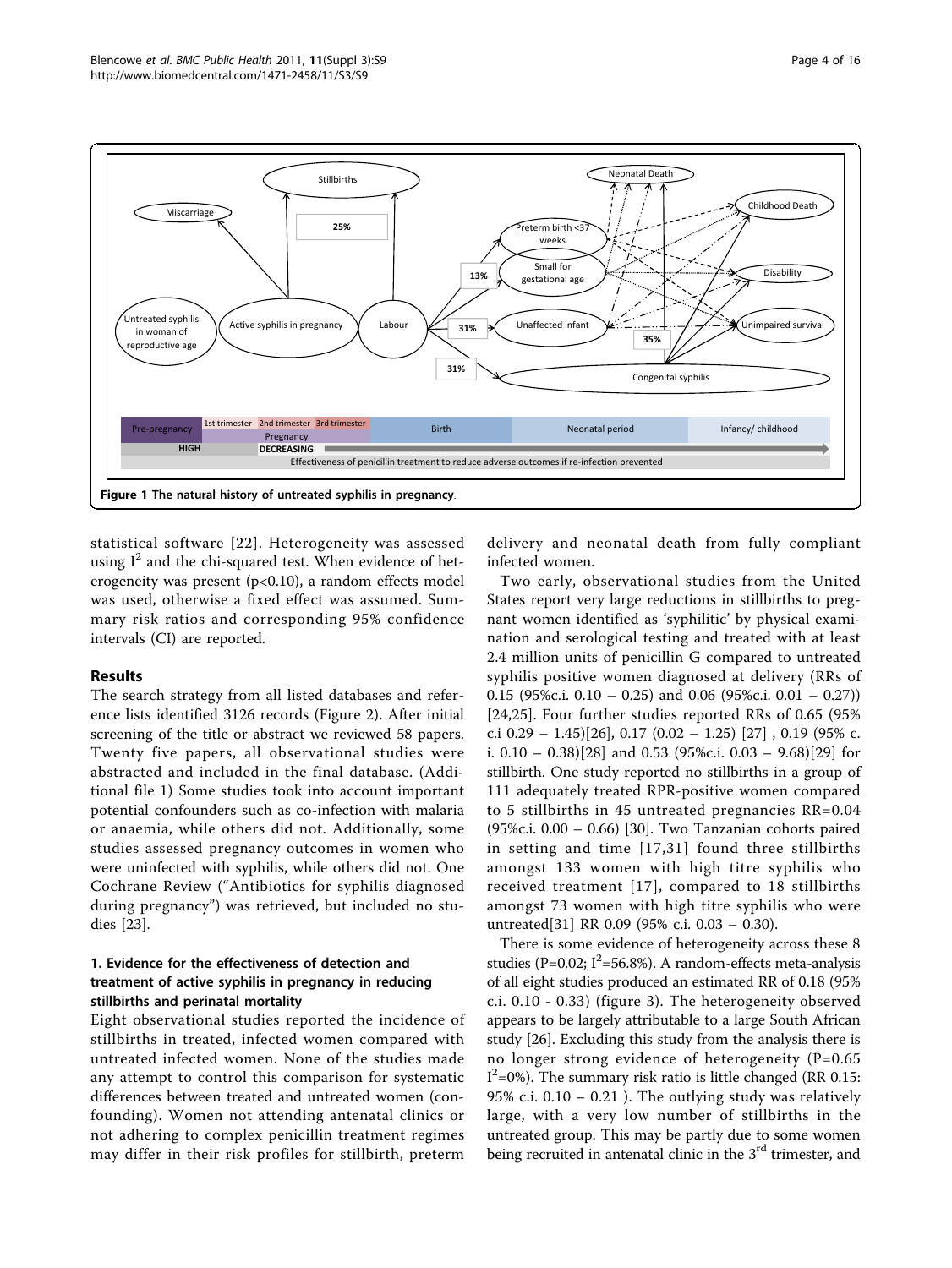<span id="page-4-0"></span>

a relatively high loss to follow-up (15%). Since none of these studies controlled for confounding, other factors may have contributed to the observed differences between treated and untreated women.

Five studies compared stillbirth rates in uninfected women compared to infected women who were treated during pregnancy. In three of the studies the observed

stillbirth rate were slightly higher among infected women receiving treatment than among uninfected women (RR 1.3; 95% c.i. 0.81 – 2,13[[25](#page-14-0)]: RR 1.4; 95% c.i. 0.34 – 5.75[\[24\]](#page-14-0): RR 1.4; 95% c.i. 1.05 – 1.86 [[32\]](#page-14-0)) while two studies found no elevated stillbirth risk (RR 0.94: 95% c.i. 0.90 – 0.98 [[27\]](#page-14-0): RR 0.68; 95% c.i. 0.2 – 2.4 [\[17\]](#page-14-0)).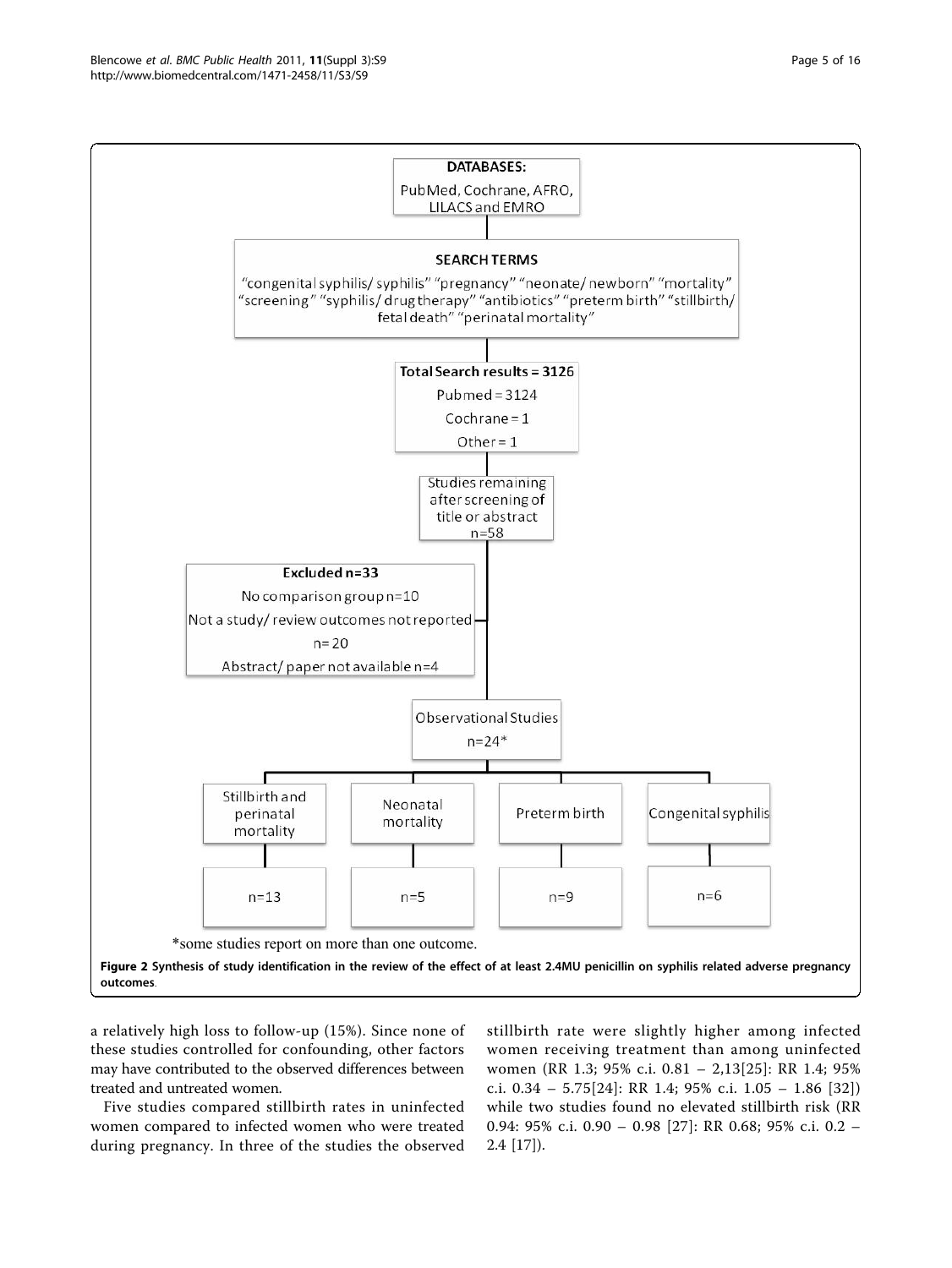<span id="page-5-0"></span>

Four studies investigated the effect of syphilis detection and penicillin treatment on perinatal mortality (i.e. stillbirths and live born infants who died in the first week of life) without distinguishing stillbirths from early neonatal deaths. Two of these studies attempted to control confounding. In one cohort of 158 women with syphilis diagnosed at first ANC visit in rural South Africa, 5/26 untreated pregnancies with known outcomes resulted in perinatal death, compared to 10/116 with at least 2.4 MU penicillin (adjusted RR=0.45: 95%c.i. 0.17 – 1.12) [[33](#page-14-0)]. Another South African study reported a reduction in perinatal mortality of 35% with each dose of penicillin received (adjusted RR =  $0.65$ : 95% c.i.  $0.5 - 0.85$ ) [[26](#page-14-0)]. These results are broadly consistent with the two further observational studies that did not control for confounding. A study from South Africa reported a RR of  $0.34$   $(0.11 - 1.03)$  [\[34\]](#page-14-0) while a study from Swaziland observed 7/24 perinatal deaths in untreated pregnant women, 0/8 in treated women and 4/ 145 in those negative for syphilis [\[35](#page-14-0)].

# 2. Evidence for the effectiveness of detection and treatment of active syphilis in pregnancy in reducing neonatal mortality

Two early studies from the United States, report very large reductions in all-cause neonatal mortality in infants of pregnant women with syphilis  $(RR = 0.14,$ 

95%c.i. 0.07 – 0.27 and RR = 0.18 95%c.i. 0.03 – 0.95) with the use of penicillin therapy [\[24,25\]](#page-14-0). The dosing schedules of penicillin administered in these early studies were different to those in current use, using regular dosing with short acting penicillin. Neither study adjusted for potential confounding factors, but both had an additional control group of uninfected women and observed no excess risk of neonatal death in infected women receiving penicillin compared with uninfected women. Three more recent observational studies that also did not adjust for confounding were identified. One study in South Africa recruited women at their first ANC visit and compared those RPR positive women who were treated with penicillin with those who were not treated. To receive treatment women had to return to get their test result. For analysis purposes, only those completing treatment >28 days prior to delivery were considered to have been treated. An all-cause neonatal mortality risk ratio of 0.54 (95%c.i.  $0.21 - 1.41$ ) was reported [[26\]](#page-14-0). The treatment effect observed in this study may have been attenuated as screening was based on RPR test positivity without confirmatory testing and will therefore have included some women without active syphilis infection. This is likely to result in an underestimate of the effectiveness of the invention for infected women. The second study, in The Russian Federation,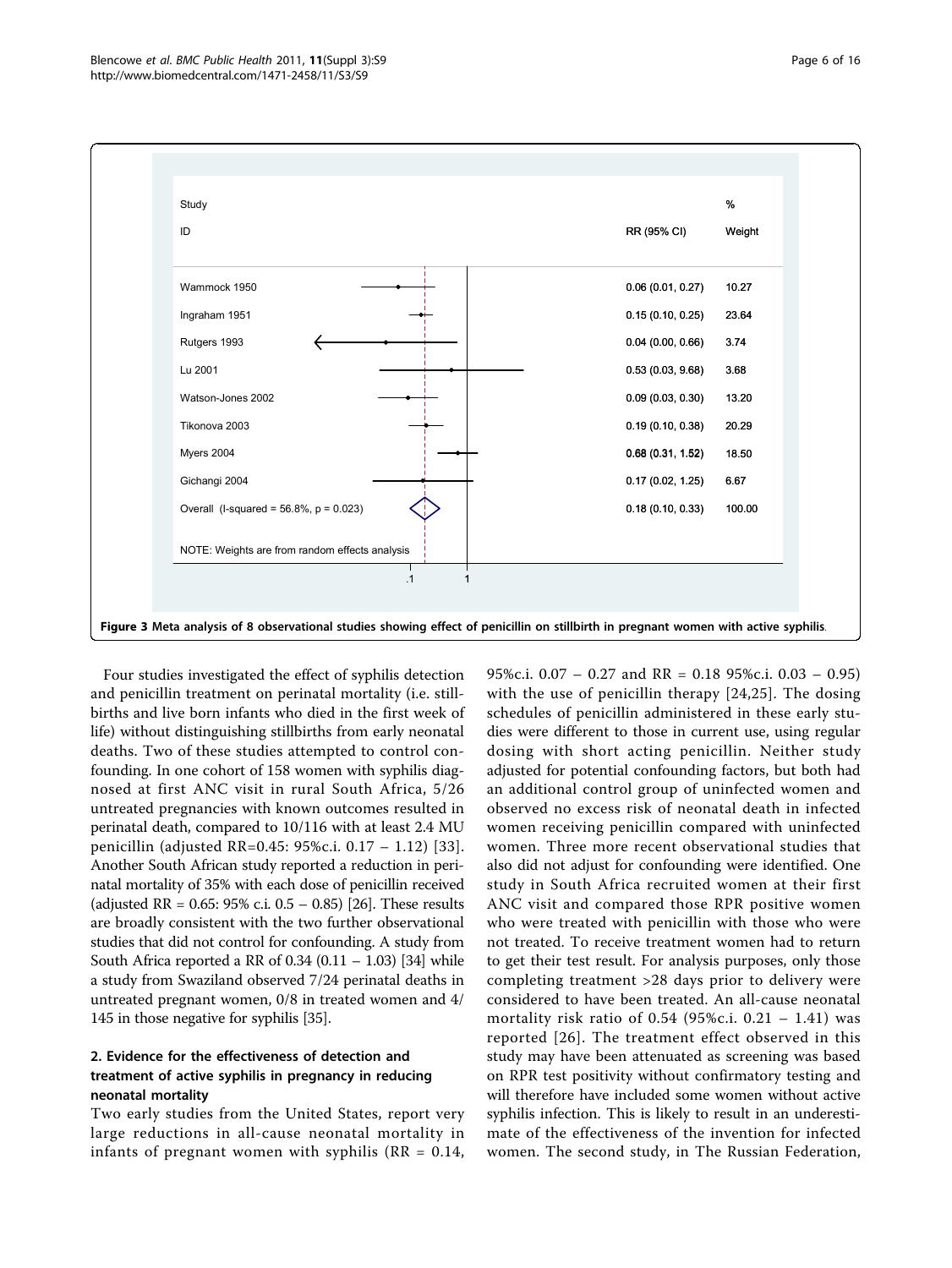<span id="page-6-0"></span>recruited women at delivery, tested them for syphilis using a non-treponemal test for syphilis (Wassermann test) or a treponemal test (fluorescent treponemal antibody absorption) and, if positive, ascertained previous penicillin treatment by examining their treatment cards [[36](#page-14-0)]. This study reported a risk ratio of 0.32 (95% c.i. 0.09 – 1.13) for neonatal death in those treated with penicillin in pregnancy. The third, cross-sectional, study from Zimbabwe used the RPR test to diagnose active syphilis and reported a RR of 0.14 (95% c.i. 0.02 – 1.32) for women treated with 1 dose of benzathine penicillin at least 28 days prior to delivery compared to untreated women [[30\]](#page-14-0). A meta-analysis of these five studies results in an estimated RR of 0.20 (95%c.i. 0.13 – 0.32). (figure 4) There was not strong evidence of heterogeneity (I-squared=40.5%, p=0.15). Given the very large effect size and the biological plausibility of a treatment effect it is unlikely that the differences between treated and untreated women are entirely explained by uncontrolled confounding.

# 3. Evidence for the effectiveness of detection and treatment of active syphilis in pregnancy in reducing preterm births

Seven observational studies which did not adjust for confounding were retrieved [\[24,27,29](#page-14-0),[34](#page-14-0),[37](#page-14-0)-[39\]](#page-14-0) and two Tanzanian cohorts paired in time and place [[17,31\]](#page-14-0). One early cohort study from the United States reported a RR 0.18 (95% c.i. 0.03 – 0.95) for preterm birth associated with penicillin treatment but was excluded from further analysis as no definition of preterm birth or how it was assessed was given [[24\]](#page-14-0). The remaining seven studies defined preterm birth as birth before 37 weeks completed gestation and used ultra-sound or last menstrual period and clinical examination at birth to estimate gestational age. A South African cohort reported a RR of  $0.47$   $(0.24 - 0.94)$  for preterm birth with  $1 - 3$  doses of 2.4 million units penicillin G compared to no treatment [[34\]](#page-14-0). A second, hospital-based cohort from Kenya which recruited mothers at delivery reported a RR of 0.50 (95% c.i.0.26 - 0.95) for preterm birth with penicillin treatment compared to no treatment [[27\]](#page-14-0). A multi-centre retrospective cohort study in Russia reported a RR for preterm birth of 0.32 (95% c.i. 0.26 – 0.95) comparing adequately treated women to untreated women [\[38](#page-14-0)]. One small South African study observed a RR  $0.08$  (0.01 – 1.24) comparing treated to untreated women [[37\]](#page-14-0). In China one study found a RR  $0.23$   $(0.1 - 0.53)$  for preterm birth with treatment compared to untreated[[39\]](#page-14-0), whilst another small study reported a RR 0.41  $(0.02 - 0.72)$ .[[29](#page-14-0)] Re-analysis of the paired Tanzanian cohorts give a RR 0.56 (95% c.i. 0.26 – 1.23). Combining these studies gives a RR of 0.36 (95% c.i.  $0.27 - 0.47$ ) for preterm birth with penicillin treatment (figure [5\)](#page-7-0). There was no evidence of heterogeneity p=0.49,  $I^2$  =0.0%.

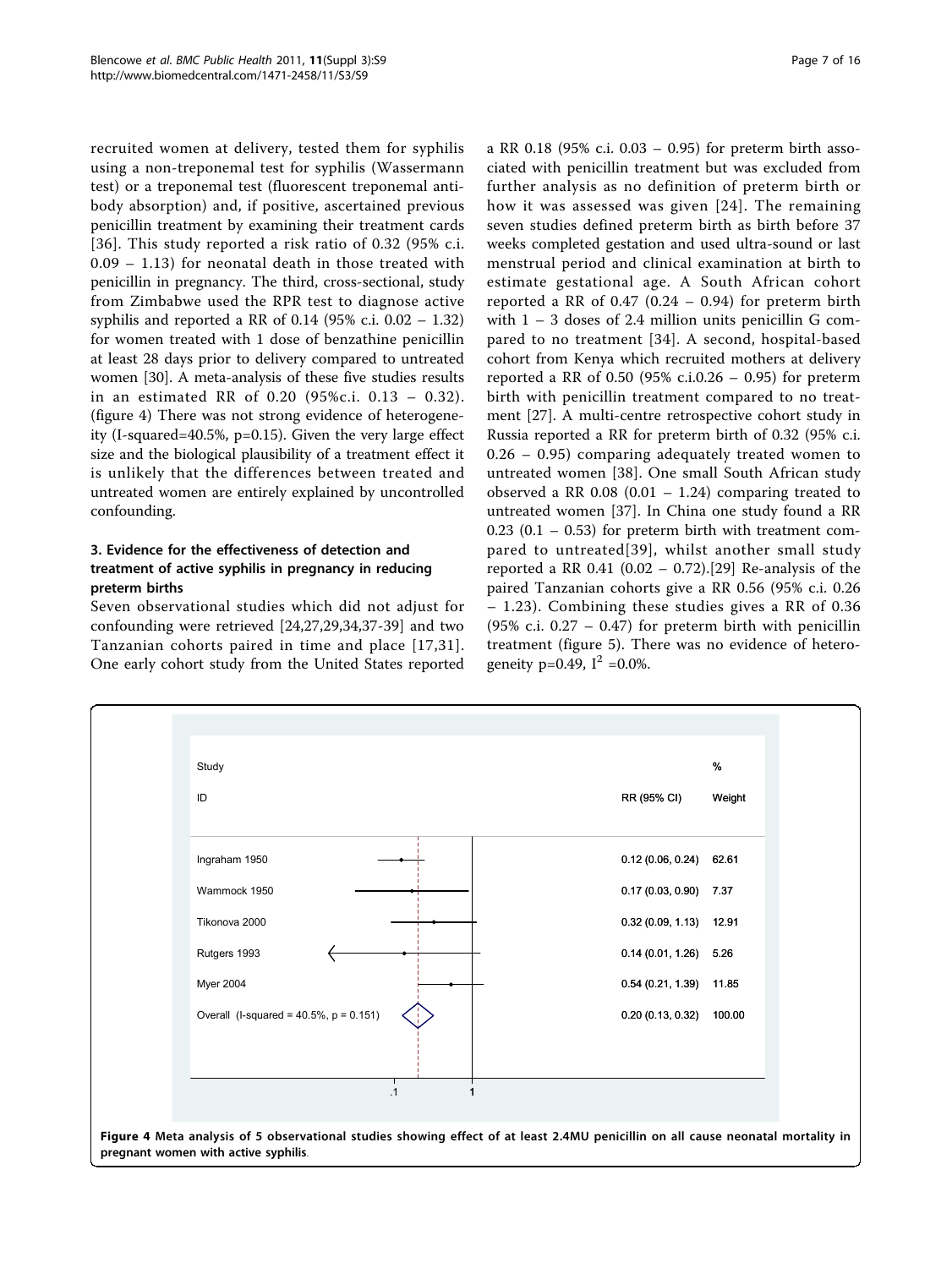<span id="page-7-0"></span>

Since none of these studies controlled for confounding in this analysis, other factors may have contributed to the association between penicillin treatment and reduced risk of preterm delivery. However the consistency and strength of association and further analyses of the Tanzania cohorts paired in setting and time, which adjusted for potential confounders such as reproductive tract infections, HIV, malaria and anaemia, provide some evidence that the effect seen is not entirely explained by uncontrolled confounding factors. The Tanzania study reported the risk of preterm birth to be 6.1 (95% c.i. 2.5 – 15.3) times higher in women with high titre RPR positivity (i.e., active syphilis) compared to uninfected women[[31](#page-14-0)], while women with high titre RPR positivity who were treated with penicillin had no increased risk of preterm birth (RR =0.58; 95% c.i. 0.3 – 1.1) [[17](#page-14-0)].

# 4. Evidence for the effectiveness of detection and treatment of active syphilis in pregnancy in reducing the incidence of congenital syphilis in live born infants

Three studies were identified addressing the effect of penicillin for pregnant women with active syphilis on the incidence of congenital syphilis. Two early cohort studies in the United States report risk ratios of 0.05

(95% c.i.  $0.01 - 0.16$ ) and 0.05 (95% c.i.  $0.03 - 0.09$ ) for congenital syphilis [\[24,25\]](#page-14-0).

A large, population-based study in 6 districts in China screened 477,656 pregnant women using Toluidine Red Unheated Serum Test, a non-treponemal serological test similar to RPR, for detecting current infection [\[40,41](#page-14-0)]. Among 2208 (0.5%) test-positive women, the risk of congenital syphilis was 0.004 (7/1855) in those treated with at least 2.4MU IM benzathine benzylpenicillin, and 0.23 (81/353) in those not receiving treatment ( $RR =$ 0.02 (95% c.i.  $0.01 - 0.04$ ) [[4\]](#page-13-0).

These three studies showed some evidence of heterogeneity (p=0.08  $I^2$  =61.3%) although all three studies indicate very large effects of treatment with penicillin. This heterogeneity may be partly explained by differences in diagnosis of congenital syphilis between the studies. A random effects meta-analysis produced an estimated risk ratio for congenital syphilis of 0.03 (95%c. i. 0.02 – 0.07) in those women with syphilis in pregnancy who were treated with penicillin, compared to those untreated. (Figure [6\)](#page-8-0)

These results are consistent with a small prospective uncontrolled series examining 11 VDRL positive women identified between fourteen and nineteen weeks gestation. Amniocentesis confirmed foetal infection in four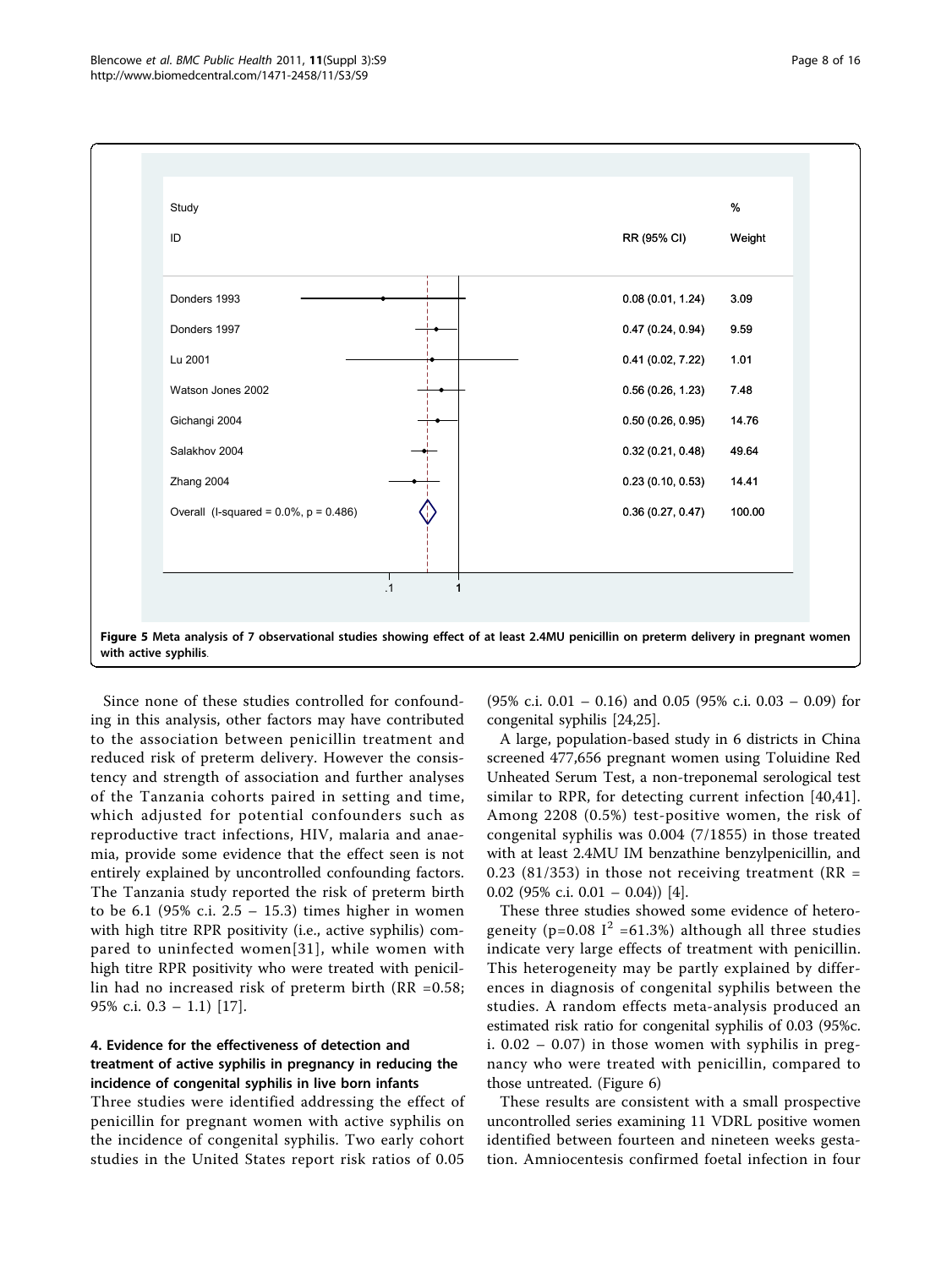<span id="page-8-0"></span>

out of 11 cases. All four mothers were treated with 2 doses of 2.4 million units Penicillin G 1 week apart. No infant had serological evidence of congenital infection [[9\]](#page-14-0). Another larger case series of penicillin-treated antenatal attendees with active syphilis reported that 98.2% (95% c.i 96.2 – 99.3%) of pregnancies resulted in an uninfected infant [[42](#page-14-0)]. Timing of treatment is very important in subsequent risk of congenital syphilis. In a large prospective cohort study in China, women commencing treatment before 20 weeks gestation had a lower rate of congenital syphilis RR=0.50 (95%c.i. 0.38 – 0.64) [\[43\]](#page-14-0) than women treated after 20 weeks.

# Quality of the evidence for estimation of the effect of at least 2.4MU penicillin treatment in pregnant women with active syphilis

# The CHERG Rules for Evidence Review were applied [[20\]](#page-14-0) (table [1\)](#page-9-0)

#### 1. Evidence of effect on perinatal deaths and stillbirths

Combining data from eight cohort studies that did not control for potential confounding results in an estimate for the reduction in stillbirth amongst women with active syphilis in pregnancy of 82% (95% c.i. 67 – 90%) with penicillin treatment (figure [3](#page-5-0)). There is a very large, biologically plausible and consistent effect size. Since none of these studies adequately controlled for

potential confounding factors, other factors may have contributed to this apparent relationship, although the strength and the consistency of the association makes it rather unlikely that that the association can be entirely explained by confounding factors. Also, several studies included a comparison group of uninfected women and noted similar stillbirth rates in this group to the rates in syphilis-infected women who were treated, providing further evidence that the observed reductions in stillbirths were due to treatment of syphilis. However, without adjustment for confounding factors the quality of evidence is considered low.

Four studies which examined perinatal mortality were all consistent with a substantial reduction with penicillin treatment.

# 2. Cause-specific evidence of effect on congenital syphilis on deaths in the neonatal period

There is no high or moderate quality direct evidence for the effect of treating women with syphilis in pregnancy on reduction of congenital syphilis specific-neonatal deaths. In five observational studies, treatment was consistently associated with a reduction all-cause neonatal mortality of 80% (95% c.i. 68 – 87%) (figure [4\)](#page-6-0). Some studies included a comparison group of uninfected women and noted that neonatal mortality in syphilisinfected women who were treated was similar. This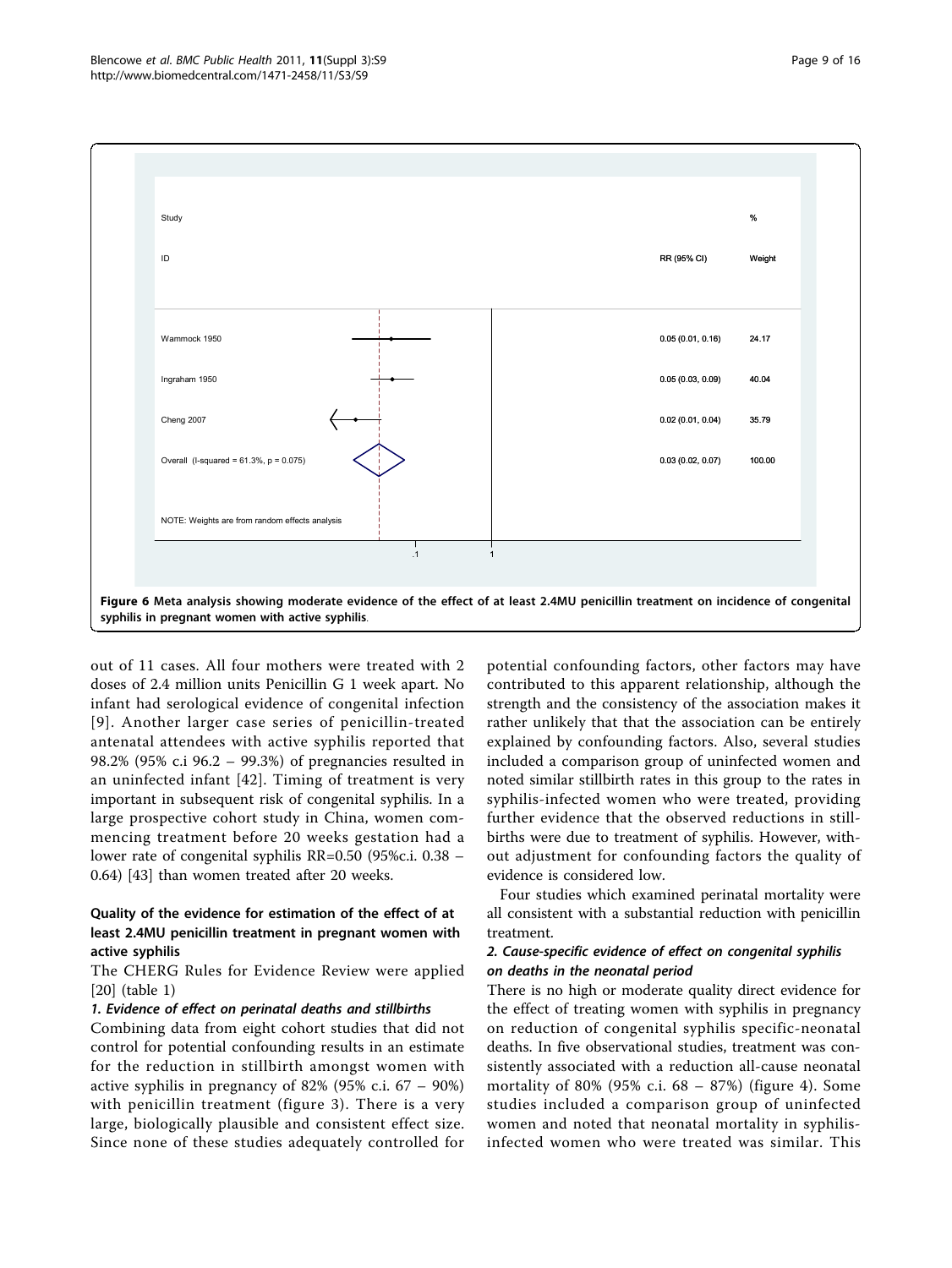# <span id="page-9-0"></span>Table <sup>1</sup> Quality assessment of evidence for treatment with at least 2.4MU penicillin for women with active syphilis in pregnancy to prevent adverse pregnancy and neonatal outcomes

|                           | <b>Quality Assessment</b>              |                          |                                                                                                                                              |             |                                                  |                                                    |                                | <b>Summary of Findings</b>                   |                            |                                         |                            |                                        |
|---------------------------|----------------------------------------|--------------------------|----------------------------------------------------------------------------------------------------------------------------------------------|-------------|--------------------------------------------------|----------------------------------------------------|--------------------------------|----------------------------------------------|----------------------------|-----------------------------------------|----------------------------|----------------------------------------|
|                           |                                        |                          |                                                                                                                                              |             | <b>Directness</b>                                |                                                    |                                | <b>Treated women</b><br>with active syphilis |                            | Untreated women<br>with active syphilis |                            |                                        |
| No of<br>studies<br>(ref) | Intervention                           | Design                   | <b>Limitations</b>                                                                                                                           | Consistency | Generalizability<br>to population<br>of interest | Generalizability<br>to intervention<br>of interest | <b>GRADE</b><br>of<br>evidence | <b>Number</b><br>events                      | <b>Number</b><br>of births | <b>Number</b><br>events                 | <b>Number</b><br>of births | <b>Effect</b><br>size<br>(95%<br>CI)   |
| Stillbirths:              |                                        |                          |                                                                                                                                              |             |                                                  |                                                    |                                |                                              |                            |                                         |                            |                                        |
| 8                         | At least<br>2.4MU<br>penicillin        | Observational<br>studies | no or insufficient controlling for<br>important potential confounding<br>variables                                                           | Consistent  | Yes                                              | Yes                                                | Low                            | 70                                           | 2578                       | 185                                     | 1353                       | $RR=$<br>$0.18*$<br>$(0.10 -$<br>0.33) |
|                           |                                        |                          | PerinatalMortality (stillbirth and early neonatal mortality):                                                                                |             |                                                  |                                                    |                                |                                              |                            |                                         |                            |                                        |
| 2                         | At least<br>2.4MU<br>penicillin        | Cohort<br>studies        | Both from South Africa                                                                                                                       | Consistent  | Both from South<br>Africa                        | Yes                                                | Low                            | 39                                           | 952                        | 19                                      | 233                        | $RR = 0.49$<br>$-0.65$                 |
|                           | <b>Neonatal Mortality (All Cause):</b> |                          |                                                                                                                                              |             |                                                  |                                                    |                                |                                              |                            |                                         |                            |                                        |
| 5                         | At least<br>2.4MU<br>penicillin        | Observational<br>studies | no or insufficient controlling for<br>important potential confounding<br>variables                                                           | Consistent  | Yes                                              | Yes                                                | Low                            | 29                                           | 2068                       | 62                                      | 972                        | $RR = 0.20*$<br>$(0.13 -$<br>0.32)     |
| Preterm birth:            |                                        |                          |                                                                                                                                              |             |                                                  |                                                    |                                |                                              |                            |                                         |                            |                                        |
| 7                         | At least<br>2.4MU<br>penicillin        | Observational<br>studies | no or insufficient controlling for<br>important potential confounding<br>variables                                                           | Consistent  | Yes                                              | Yes                                                | Low                            | 85                                           | 947                        | 250                                     | 1012                       | RR=0.36*<br>$(0.27 -$<br>0.47)         |
|                           | <b>Congenital syphilis:</b>            |                          |                                                                                                                                              |             |                                                  |                                                    |                                |                                              |                            |                                         |                            |                                        |
| 3                         | At least<br>2.4MU<br>penicillin        | Observational<br>studies | no or insufficient controlling for<br>important potential confounding<br>variables but as very specific<br>outcome unlikely to be confounded | Consistent  | Yes                                              | Yes                                                | Moderate                       | 20                                           | 2745                       | 139                                     | 715                        | RR=0.03*<br>$(0.02 -$<br>0.07)         |

\*Based on calculated pooled estimate.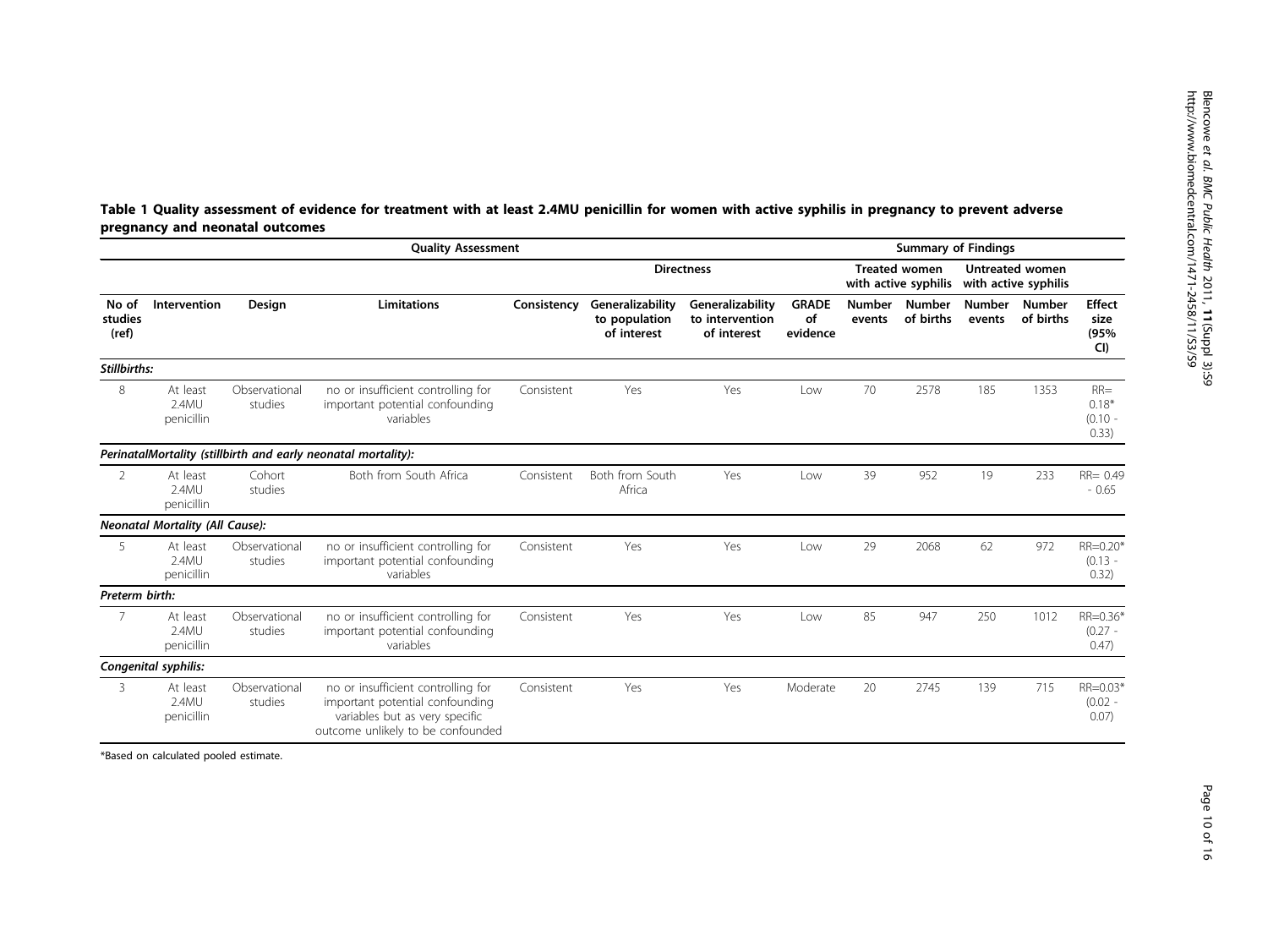provides some circumstantial evidence that the observed reductions in neonatal mortality may have been due to treatment of syphilis. None of the studies controlled for possible confounding factors and hence the quality of the evidence is low.

#### 3. Cause-specific evidence of effect on preterm birth

Seven observational cohort studies which did not control for potential confounders in this analysis consistently reported reductions in preterm births with penicillin of 64% (95% c.i. 53 – 73%) (figure [5\)](#page-7-0). The overall quality of evidence is low and distal to the mortality effect. Some studies included a comparison group of uninfected women with birth outcomes similar to infected women treated with penicillin. This provides some supportive evidence that the observed reductions in preterm birth may have been due to treatment of syphilis. The quality of the evidence is low.

# 4. Evidence of effect on incidence of congenital syphilis

Combining data from 3 observational studies results in an estimated reduction in the incidence of clinical congenital syphilis of 97% (95% c.i. 93 – 98%) with penicillin (figure [6\)](#page-8-0). There is a very large, biologically plausible and broadly consistent effect size which, given the very specific outcome, is unlikely to be confounded by other factors, so GRADE rules result in upgrading the quality of evidence from low to moderate.

# Estimation of effect on neonatal mortality

A recent expert consensus panel reviewing published data has estimated that approximately 15% of livebirths in women with active syphilis in pregnancy result in a neonatal death from congenital syphilis and that a further 27% have clinical evidence of syphilis in the first year of life [[3](#page-13-0)]. Current practice, based on both the WHO and CDC guidelines for the management of presumptive congenital syphilis, includes parenteral penicillin treatment for all infants born to untreated or inadequately treated mothers[[12,13\]](#page-14-0). Whilst this will markedly reduce the incidence and later morbidity and mortality of congenital syphilis it is likely to have less impact on neonatal mortality as most of the neonatal deaths from congenital syphilis occur on the first day of life [\[44,45](#page-14-0)].

In a high prevalence setting in Malawi in 1990, with a "very high" neonatal mortality NMR typology of 47/ 1000, about 30% (14 per 1000) of all neonatal deaths would be expected to be due to sepsis [[46\]](#page-14-0). With a prevalence of active syphilis of 3.6%, without treatment in pregnancy, for every 1000 pregnant women 36 women would be infected with active syphilis of whom 9 (25%) would be expected to have a stillbirth and 27 a livebirth. Overall 4 women (11% of pregnancies, 15% of livebirths) would expect to result in a term neonatal death attributable to syphilis i.e. a "sepsis" death. Assuming 97% efficacy about 8% (3.88/47) of overall neonatal deaths and 28% (3.88/14) of neonatal sepsis deaths in women with syphilis could be averted.

This is likely to be a conservative estimate. Additional neonatal deaths attributable to maternal syphilis are expected due to the effect of syphilis in pregnancy on preterm delivery and low birth weight, with their associated increased neonatal mortality. Four recent studies report 17% (90/536) of live births in women with syphilis in pregnancy were preterm [[27](#page-14-0),[31](#page-14-0),[47](#page-14-0),[48](#page-14-0)]. Preterm delivery was reported six times more frequently in RPR positive women compared with RPR negative women [[31\]](#page-14-0).

# **Discussion**

Mortality from untreated maternal syphilis remains an important yet preventable cause of neonatal deaths and stillbirths. The systematic review identified five relevant studies, suggesting a large and consistent effect size on all-cause neonatal mortality for women with untreated syphilis in pregnancy but none controlled for confounding. Unsurprisingly, no randomised trials have examined the effect of penicillin or alternative treatments for syphilis in pregnancy which would have provided high quality direct evidence regarding the neonatal cause-specific mortality effect of penicillin treatment for women with syphilis in pregnancy. There is low quality evidence of the effect of penicillin in reducing all cause perinatal mortality. Based on studies of the incidence of congenital syphilis (3 studies, 159 cases,) we estimate that prenatal detection of maternal syphilis infection and treatment with at least 2.4 million units of penicillin reduces the incidence of congenital syphilis by 97% (95% c.i 93 – 98%). Assuming conservatively that penicillin treatment in pregnancy does not affect the case fatality from congenital syphilis, the reduction in congenital syphilis neonatal mortality will be equal to the reduction in incidence i.e. 97%. Assuming 15% of livebirths in women with active syphilis in pregnancy result in a congenital syphilis-related neonatal death at term, treatment before the last trimester of pregnancy with at least 2.4MU penicillin would be expected to avert 97% of these deaths. (Table [2\)](#page-11-0) The effect on neonatal mortality is likely to be underestimated as the six-fold increase in preterm birth is not taken into account in this estimate. In addition, this review has, of necessity, been based on studies in which treatment was given at least 28 days prior to delivery. However, studies support the belief that treatment earlier in pregnancy ideally before 24 – 28 weeks gestation has a greater effect on pregnancy outcome and hence we may be underestimating the effect of earlier treatment. Thirdly this does not take into account late foetal demise or stillbirth, the most common pregnancy outcome caused by untreated maternal syphilis, estimated to occur in about 25% of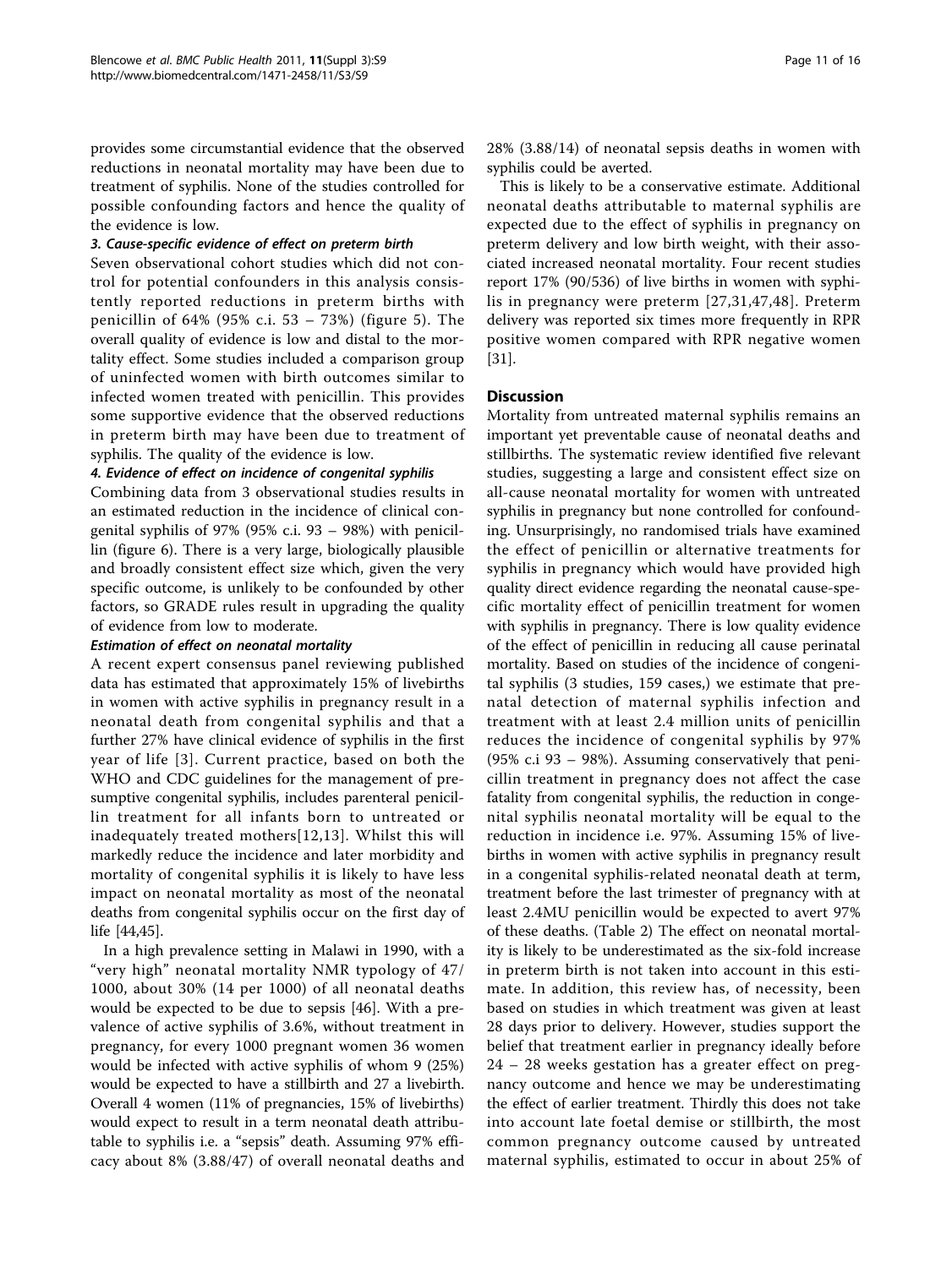# <span id="page-11-0"></span>Table 2 Cause specific mortality effect and quality grade of the estimate for the effect of at least 2.4MU penicillin treatment for active syphilis in pregnancy

#### Cause specific mortality to act on:

The proportion of stillbirth mortality that is related to syphilis. The proportion of preterm mortality that is related to syphilis. The proportion of neonatal sepsis mortality that is due to congenital syphilis.

#### Cause specific estimate of effect in affected pregnancies and range:

Reduction in stillbirth of 82% (95% c.i. 67 – 90%)

Reduction in the incidence of preterm delivery of 64% (95% c.i. 53 – 73%)

Reduction in the incidence of clinical congenital syphilis of 97% (95% c.i. 93 – 98%)

Assuming 15% of livebirths from syphilis affected pregnancies result in a neonatal death attributable to congenital syphilis (expert consensus) and that treatment does not affect case fatality, 97% (95%c.i. 93 – 98%) of these deaths could be averted.

#### Quality of input evidence:

For stillbirth – There is a large and consistent effect size from 8 observational studies. The GRADE quality of evidence is low.

For preterm - There is a large and consistent effect size from 7 observational studies. The GRADE quality of evidence is low.

There is a large and consistent effect size on incidence of clinical congenital syphilis and confounding is unlikely, so GRADE rules result in upgrading the low to moderate quality evidence.

The GRADE recommendation is STRONG, based on large and consistent effect sizes across studies, and biological plausibility.

#### Proximity of the data to cause specific mortality effect:

For the effect on preterm and neonatal sepsis due to congenital syphilis, the evidence is on incidence and distal to mortality estimate.

#### Possible adverse effects:

Penicillin allergic symptoms may occur in 2% of individuals [[89](#page-15-0)]; however, severe allergic reactions (e.g. anaphylaxis) are rare events, estimated to occur in 10 to 50 of every 100,000 exposed individuals [\[90,91](#page-15-0)]. Up to 40% of patients with primary or secondary syphilis may experience Jarisch-Herxheimer reactions with antibiotic treatment. These reactions involving malaise, anxiety, fever, headache, sweating, or rigors are believed caused by microbial lysis. If the reaction occurs late pregnancy it could lead to fetal distress, uterine contractions and preterm delivery [\[92,93\]](#page-15-0). There is some evidence of possible increased maternal infection after antepartum treatment [[94](#page-15-0)]

affected pregnancies, or of later infant deaths from congenital syphilis.

The information used on the extent to which maternal syphilis infection affects pregnancy outcome is based on a variety of sources. Randomised controlled trials of the effect of penicillin compared to no treatment would not be ethical. Studies reporting on the effect of syphilis in pregnancy on pregnancy outcome e.g. stillbirth, neonatal death, infected infant most commonly compare the outcome of untreated pregnancies with treated pregnancies or outcome of infected pregnancies versus non-affected pregnancies. In both cases the two groups may differ with respect to other risk factors for neonatal outcome, potential confounders (e.g. maternal age), co-infections (e.g. malaria and HIV) and maternal anaemia. Two recent studies which sought to control for potential confounding variables, have reported on the association of untreated active syphilis in pregnancy (RPR/VDRL titre >= 1:4 and reactive MHA-TP assay) with peri- and neonatal outcomes in low income settings. A study from Malawi, in a population with a prevalence of active syphilis of 3.6%, reported an adjusted odds ratio (OR) of 10.89 (95% c.i 6.61 – 17.93) for stillbirth and 4.86 (95%

c.i. 2.73 – 10.36) for neonatal death [\[49](#page-14-0)]. An estimated 11% (95% c.i. 6 – 17%) of neonatal deaths and 26% (95% c.i.18 – 35%) of stillbirths in this population were attributable to syphilis. A cohort study in Tanzania in which 7.7% of women tested seropositive for syphilis, reported adjusted risk ratios (RR) of 18.1 (95% c.i.5.5 – 59.6) for stillbirth, of 3.3 (95% c.i.  $2.0 - 5.4$ ) for low birth weight (LBW), of 6.1 (95% c.i. 2.5 – 15.3) for preterm birth, and of 2.1 (95% c.i.  $1.0 - 4.2$ ) for intra-uterine growth retardation (IUGR) [\[31](#page-14-0)].

A limitation of the GRADE approach, well illustrated in the present context, is its potential to produce results which could be misinterpreted by the reader who glances at the results but does not have time to read them and the conclusions carefully. There can be no doubt, based on our understanding of biological mechanisms, and the consistent and large effects seen across multiple studies, that timely diagnosis and treatment with benzathine penicillin of active syphilis infection in pregnant women substantially reduces the risk of stillbirth, and neonatal morbidity and mortality. However, all of the available quantitative evidence regarding the precise magnitude of these reductions comes from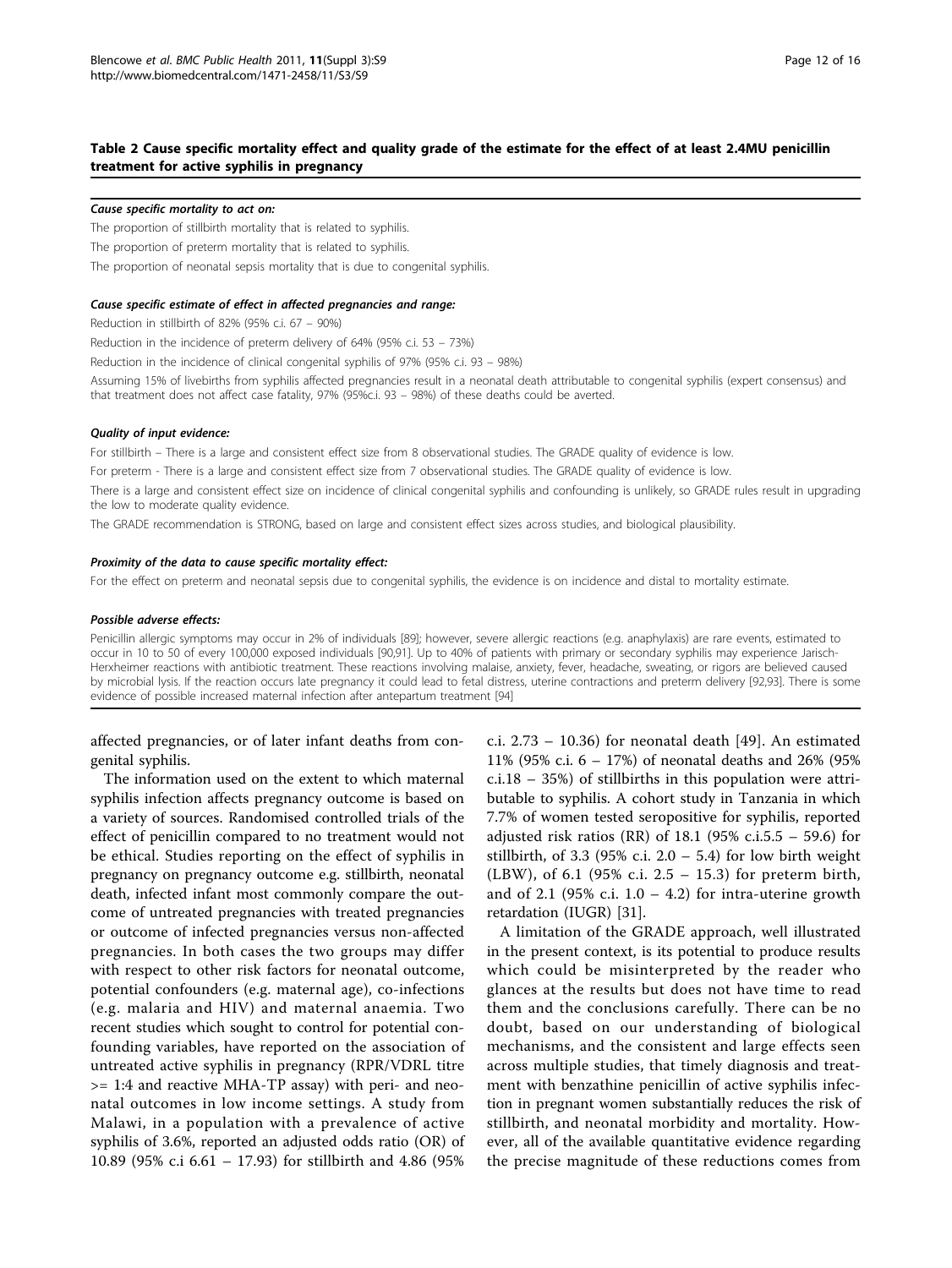observational studies. Such evidence is automatically classified as "low quality" by the GRADE process unless one can essentially rule out any confounding (or other threats to validity). One is very rarely in a position to do this. The GRADE approach is, however, a two stage process, first grading the quality of evidence and secondarily the strength of recommendation. This is an intervention which should clearly be strongly recommended (GRADE recommendation STRONG) in areas where syphilis is prevalent even though it comes with a tag of "low quality evidence" attached. We should also emphasise the distinction between the quality of the evidence assigned by the GRADE process and the quality of individual studies contributing to that evidence. In many cases, well designed and executed observational studies will produce only "low quality evidence" in GRADE terms.

We assessed interventions that involved any treatment with at least 2.4 million units of penicillin, and did not attempt to compare longer versus shorter penicillin regimens. Foetal syphilis infection is, by definition, of less than one year duration, and thus falls under WHO and CDC treatment recommendations for early infection of a single intramuscular dose of 2.4 million units of benzathine penicillin (although effective treatment of a mother with latent infection would require additional doses per those recommendations). Watson-Jones found such a single dose treatment to be effective in preventing syphilis-associated adverse pregnancy outcomes among Tanzanian women attending ANC and, importantly, that 229 women  $\leq 28$ weeks gestation who received a single dose of penicillin had no increased risk for adverse pregnancy outcome compared with seronegative women[[17\]](#page-14-0). Gestational age at treatment is likely quite important, as foetal inflammatory response to treponemal infection occurs in the latter part of the  $2<sup>nd</sup>$  trimester of pregnancy. Detection and treatment of syphilis infection later than 24 to 28 weeks gestation may be too late to prevent occurrence of some foetal losses, stillbirths or preterm births. Completing 3 penicillin doses has been observed to be highly correlated with gestational age at diagnosis, with women attending ANC later in pregnancy less likely to receive all 3 doses [\[50](#page-14-0)]. While some studies have reported multiple penicillin doses to be more effective than single dose regimens in reducing adverse pregnancy outcomes associated with maternal syphilis infection, these did not report results by gestational age at first treatment [\[26,34](#page-14-0)]. It is possible that longer regimens may confer some additional benefit in reducing adverse pregnancy outcomes, particularly among women co-infected with HIV [[51](#page-14-0)] or in women with secondary infection [[42\]](#page-14-0); however we were not able to assess this using existing data.

Detecting and measuring accurately the incidence of congenital syphilis is problematic even in countries with comprehensive surveillance systems [[52](#page-14-0)]. False positives may occur with RPR/ VDRL for example with yaws, viral infections, autoimmune conditions and pregnancy. These tests are user-dependent and onsite testing reduces sensitivity [[47](#page-14-0),[53](#page-14-0)-[55\]](#page-14-0) whilst laboratory-based screening involves women returning for the result. This delay in initiating treatment may result in fewer women receiving treatment or in insufficient time for treatment to be adequately effective prior to delivery. The most practical approach in low income settings is to ensure early screening and prompt, ideally same visit, treatment of positives, with follow-up treatment of mothers with additional penicillin doses if required e.g. late latent or tertiary syphilis. In settings lacking laboratory capacity for RPR testing this may be best achieved through use of point-of-care treponemal tests [[56\]](#page-14-0). This approach is currently being implemented in several countries. A recent cluster randomised trial found using point-ofcare treponemal tests and first dose of penicillin in a one-stop clinic reduced congenital syphilis by 93.5% (95% c.i 66.0%–98.6%) compared with off-site RPR testing and penicillin treatment at next ANC visit [[57\]](#page-14-0). However, current point-of-care tests do not distinguish between past and present infection [[58](#page-14-0)] and thus may result in some over-treatment of positive mothers who have been previously treated. Studies suggest that risks to the mother and costs of unnecessary treatment are small [[14,59\]](#page-14-0); however, introduction of a dual treponemal/non-treponemal point of care test, anticipated in the near future, should help address this problem.

Whilst policies for syphilis control are present in over three-quarters of 22 countries surveyed in Sub-Saharan Africa, in practice many women remain unscreened and untreated. Even amongst those receiving treatment, it is often only received after the critical first 24 weeks of pregnancy [\[60](#page-14-0)]. In a study in Tanzania, only 43% of women attending ANC were screened and only 61% of those positive and 37% of their partners were treated [[61\]](#page-14-0). Other studies report similar figures [\[47,62](#page-14-0)-[68](#page-15-0)]. To prevent syphilis related adverse pregnancy outcomes women must access ANC sufficiently early, be tested, receive results promptly, be treated adequately, and remain uninfected for the rest of pregnancy [[69\]](#page-15-0). Implementing programmes can be difficult and even in high income countries cases of syphilis-related stillbirth and congenital syphilis still occur [\[70](#page-15-0)]. Contributing factors include failure to attend ANC or attending only in the third trimester, lack of testing supplies/ transport for specimens and treatment available at the antenatal site, not returning for results/ treatment, infection or reinfection during pregnancy, and (rarely) failure of treatment [\[70-72](#page-15-0)]. Resolving some of these operational issues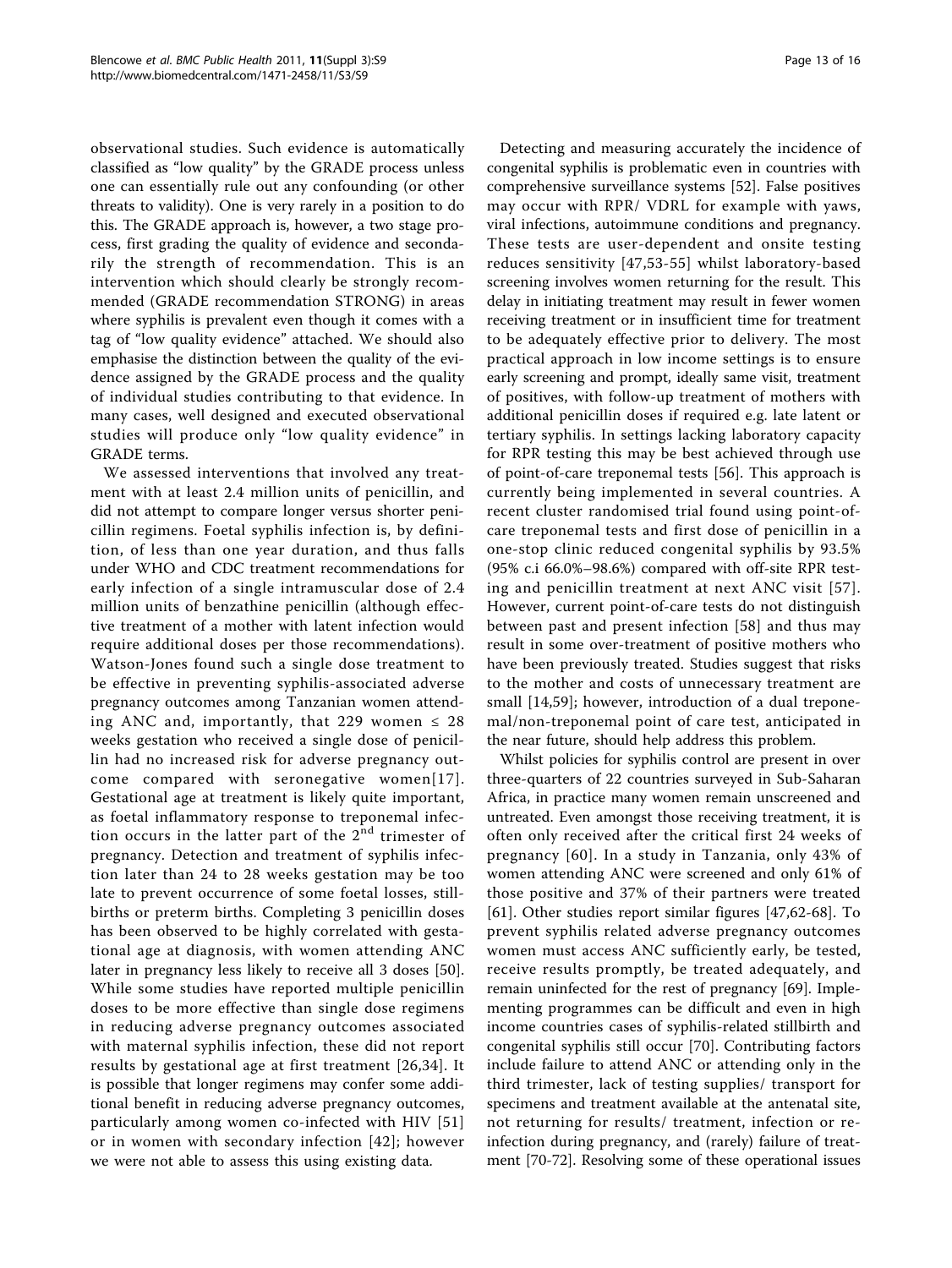<span id="page-13-0"></span>may be easier with decentralised approaches but concerns exist regarding sustainability [\[73](#page-15-0)-[75\]](#page-15-0).

How to screen most efficiently for syphilis is currently the major issue for low income countries [[69\]](#page-15-0). The economic cost of screening and treating cases of syphilis in pregnancy in Tanzania has been estimated to be \$1.44 per women screened, \$20 per woman treated and \$186 per case of stillbirth or low birth weight averted [[76](#page-15-0)]. Modelling has suggested on-site testing with ICS to be the most effective and least costly strategy [[77](#page-15-0)] and translation of these results into effective routine programmes has been demonstrated [[59](#page-14-0),[75\]](#page-15-0). Discussion surrounds whether screening should be carried out once or twice during pregnancy, though ensuring screening once for every woman would represent a major step forward. 0.4 – 2.8% of pregnant women in high prevalence areas were found to have become seropositive for syphilis between testing in the 1<sup>st</sup> and the 3<sup>rd</sup> trimester [[17,](#page-14-0)[78-80](#page-15-0)]. Contact tracing of partners to reduce the risk of re-infection is resource intensive and rarely carried out [[34](#page-14-0)]. It is unclear what proportion of cases of congenital syphilis attributed to 'penicillin treatment failure' are actually due to re-infection [\[65,80-84\]](#page-15-0).

Co-infection with HIV infection compromises the serological response to and probably effectiveness of syphilis treatment of syphilis in adults [\[51](#page-14-0),[85\]](#page-15-0). The effect of HIV on treatment of syphilis in pregnancy is not known. However syphilis may increase the transmission of congenital HIV infection [[86,87](#page-15-0)]. Introducing a functioning programme of syphilis screening and treatment into already established prenatal HIV testing services may be a cost-effective strategy and an opportunity for cohesion to maximise prevention of mother to child transmission of both HIV and syphilis [[59,](#page-14-0)[88\]](#page-15-0).

#### Conclusion

Evidence supports that at least 2.4MU penicillin given at least 28 days prior to delivery is effective in the treatment of syphilis in pregnant women to prevent congenital syphilis, with greatest effect when given early in pregnancy (before 24 -28 weeks). Our estimates suggest such treatment results in at least a 97% reduction in the incidence of congenital syphilis. Assuming that penicillin treatment does not alter case fatality from congenital syphilis, 97% of neonatal deaths from congenital syphilis may be averted by appropriate timely penicillin treatment for the affected mother during pregnancy. In addition, low grade evidence consistently supports large reductions amongst infected women in risks of stillbirth (82%), preterm birth (64%) and neonatal mortality (80%) with appropriate and timely treatment but uncontrolled confounding factors may account for part of these apparent effects.

Detection and appropriate timely penicillin treatment is an effective intervention to reduce adverse syphilisrelated pregnancy outcomes. The strength of GRADE

recommendation is strong based on biological plausibility and consistent and large effects seen across all studies reviewed. More research is required to identify the most cost effective strategy for achieving maximum coverage of screening for all pregnant women and access to treatment if required.

#### Funding

This work was supported in part by a grant to the US Fund for UNICEF from the Bill &Melinda Gates Foundation (grant 43386) to "Promote evidence-based decision making in designing maternal, neonatal and child health interventions in low- and middle-income countries", and by a grant to Save The Children USA from the Bill & Melinda Gates Foundation (Grant 50124) for "Saving Newborn Lives".

#### Additional material

#### [Additional file 1: S](http://www.biomedcentral.com/content/supplementary/1471-2458-11-S3-S9-S1.xlsx)yphilis Web Table.pdf.

#### Acknowledgements

We are grateful to Fujie Xu for insightful comments on an earlier draft of this paper.

This article has been published as part of BMC Public Health Volume 11 Supplement 3, 2011: Technical inputs, enhancements and applications of the Lives Saved Tool (LiST). The full contents of the supplement are available online at<http://www.biomedcentral.com/1471-2458/11?issue=S3>.

#### Author details

<sup>1</sup> London School of Hygiene and Tropical Medicine, London, UK. <sup>2</sup>Saving Newborn Lives/Save the Children-USA, South Africa. <sup>3</sup>Health Systems Strengthening Unit, Medical Research Council, South Africa. <sup>4</sup>Centers for Disease Control and Prevention, Division of STD Prevention, Atlanta, USA.

#### Authors' contributions

SC and JL planned the review with HB who undertook the searches and abstraction. HB produced the meta-analysis. HB and JL drafted the manuscript and all authors contributed.

#### Competing interests

The authors declare that they have no competing interests.

Published: 13 April 2011

#### References

- 1. A History of Syphilis. Dennie, C.C., I. Springfield, Charles C. Thomas 1962.
- 2. Schmid GP, et al: [The need and plan for global elimination of congenital](http://www.ncbi.nlm.nih.gov/pubmed/17592390?dopt=Abstract) [syphilis.](http://www.ncbi.nlm.nih.gov/pubmed/17592390?dopt=Abstract) Sexually Transmitted Diseases 2007, 34(7 Suppl):S5-10.
- 3. World Health Organization and Department of Reproductive Health and Research: Investment Case for Eliminating Congenital Syphilis: Promoting Better Maternal and Child Health Outcomes and Stronger Health Systems. WHO Geneva Switzerland; 2010.
- 4. Cheng JQ, et al: [Syphilis screening and intervention in 500,000 pregnant](http://www.ncbi.nlm.nih.gov/pubmed/17693449?dopt=Abstract) [women in Shenzhen, the People](http://www.ncbi.nlm.nih.gov/pubmed/17693449?dopt=Abstract)'s Republic of China. Sexually Transmitted Infections 2007, 83(5):347-50.
- 5. Tucker JD, Chen XS, Peeling RW: [Syphilis and social upheaval in China.](http://www.ncbi.nlm.nih.gov/pubmed/20445179?dopt=Abstract) N Engl J Med 2010, 362(18):1658-61.
- 6. Meredith S: The Global Elimination of Congenital syphilis: rationale and strategy for action. Geneva: WHO; 2007.
- 7. Global prevalence and incidence of selected curable sexually transmitted infections overview and estimates. [\[http://www.who.int/hiv/](http://www.who.int/hiv/pub/sti/who_hiv_aids_2001.02.pdf) [pub/sti/who\\_hiv\\_aids\\_2001.02.pdf](http://www.who.int/hiv/pub/sti/who_hiv_aids_2001.02.pdf)].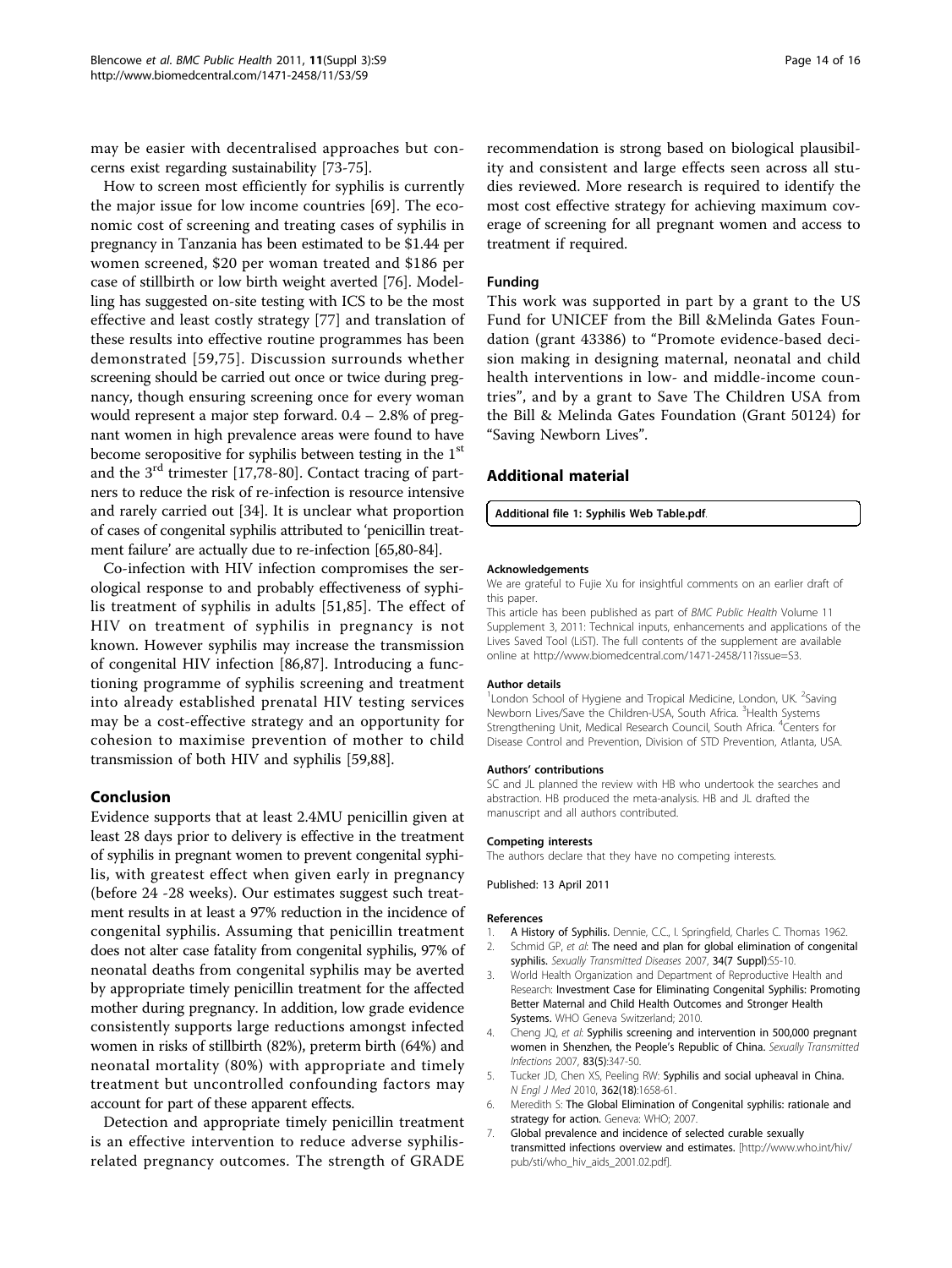- <span id="page-14-0"></span>8. Hollier LM, et al: Fetal syphilis: clinical and laboratory characteristics. Obstetrics & Gynecology 2001, 97(6):947-53.
- 9. Nathan L, et al: [In utero infection with Treponema pallidum in early](http://www.ncbi.nlm.nih.gov/pubmed/9061759?dopt=Abstract) [pregnancy.](http://www.ncbi.nlm.nih.gov/pubmed/9061759?dopt=Abstract) Prenat Diagn 1997, 17(2):119-23.
- 10. Sexually Transmitted Diseases. McGraw-Hill: New York; Holmes, K.T., 4 2008:.
- 11. Stokes JHB: Modern Clinical Syphilology: Diagnosis, Treatment, Case Study. WB Saunders;, 3 19441.
- 12. Workowski B: CDC Sexually Transmitted Diseases Treatment guidelines 2006. MMWR - Morbidity & Mortality Weekly Report; 2006:55(RR-11):1-94.
- 13. WHO: Prevention of Mother-to-Child Transmission of syphilis.[[http://](http://www.who.int/reproductive-health/publications/standards/prevention_mtct_syphilis.pdf) [www.who.int/reproductive-health/publications/standards/](http://www.who.int/reproductive-health/publications/standards/prevention_mtct_syphilis.pdf) [prevention\\_mtct\\_syphilis.pdf\]](http://www.who.int/reproductive-health/publications/standards/prevention_mtct_syphilis.pdf).
- 14. Centers for Disease, C: STD Treatment Guidelines 2006.[[http://www.cdc.](http://www.cdc.gov/std/treatment/2006/congenital-syphilis.htm) [gov/std/treatment/2006/congenital-syphilis.htm\]](http://www.cdc.gov/std/treatment/2006/congenital-syphilis.htm).
- 15. Rein MF: [Biopharmacology of syphilotherapy.](http://www.ncbi.nlm.nih.gov/pubmed/795799?dopt=Abstract) J Am Vener Dis Assoc 1976, 3(2 Pt 2):109-27.
- 16. Alexander JM, et al: Efficacy of treatment for syphilis in pregnancy. Obstetrics & Gynecology 1999, 93(1):5-8.
- 17. Watson-Jones D, et al: [Syphilis in pregnancy in Tanzania. II. The](http://www.ncbi.nlm.nih.gov/pubmed/12232835?dopt=Abstract) [effectiveness of antenatal syphilis screening and single-dose benzathine](http://www.ncbi.nlm.nih.gov/pubmed/12232835?dopt=Abstract) [penicillin treatment for the prevention of adverse pregnancy outcomes.](http://www.ncbi.nlm.nih.gov/pubmed/12232835?dopt=Abstract) J Infect Dis 2002, 186(7):948-57.
- 18. Stoner BP: [Current controversies in the management of adult syphilis.](http://www.ncbi.nlm.nih.gov/pubmed/17342666?dopt=Abstract) Clinical Infectious Diseases 2007, 44(Suppl 3):S130-46.
- 19. Boschi-Pinto C, Young M, Black RE: [The Child Health Epidemiology](http://www.ncbi.nlm.nih.gov/pubmed/20348123?dopt=Abstract) [Reference Group reviews of the effectiveness of interventions to reduce](http://www.ncbi.nlm.nih.gov/pubmed/20348123?dopt=Abstract) [maternal, neonatal and child mortality.](http://www.ncbi.nlm.nih.gov/pubmed/20348123?dopt=Abstract) International Journal of Epidemiology 2010, 39(Suppl 1):i3-6.
- 20. Walker N, F.-W. C, Bryce J, Bahl R, Cousens S: [Standards for CHERG Reviews](http://www.ncbi.nlm.nih.gov/pubmed/20348122?dopt=Abstract) [of Intervention Effects on Child Survival.](http://www.ncbi.nlm.nih.gov/pubmed/20348122?dopt=Abstract) International Journal of Epidemiology 2010, 39(suppl 1):i21-31.
- 21. Atkins D, et al: [Grading quality of evidence and strength of](http://www.ncbi.nlm.nih.gov/pubmed/15205295?dopt=Abstract) [recommendations.](http://www.ncbi.nlm.nih.gov/pubmed/15205295?dopt=Abstract) BMJ 2004, 328(7454):1490.
- 22. STATA/IC 10.1, in Statistical Program. TX:STATA Corporation: College Station; 2008.
- 23. Walker GJ: [Antibiotics for syphilis diagnosed during pregnancy.](http://www.ncbi.nlm.nih.gov/pubmed/11686978?dopt=Abstract) Cochrane Database Syst Rev 2001, , 3: CD001143.
- 24. Wammock V: Penicillin therapy of the syphilitic pregnant woman: its practical application to a large urban obstetrical service. American Journal of Obstetrics & Gynecology 1950, 59(4):806-17.
- 25. Ingraham NR Jr.: [The value of penicillin alone in the prevention and](http://www.ncbi.nlm.nih.gov/pubmed/14829195?dopt=Abstract) [treatment of congenital syphilis.](http://www.ncbi.nlm.nih.gov/pubmed/14829195?dopt=Abstract) Acta Derm Venereol Suppl (Stockh) 1950, 31(Suppl 24):60-87.
- 26. Myer L, et al: [Treatment of maternal syphilis in rural South Africa: effect](http://www.ncbi.nlm.nih.gov/pubmed/15548319?dopt=Abstract) [of multiple doses of benzathine penicillin on pregnancy loss.](http://www.ncbi.nlm.nih.gov/pubmed/15548319?dopt=Abstract) Trop Med Int Health 2004, 9(11):1216-21.
- 27. Gichangi P, et al: [Congenital syphilis in a Nairobi maternity hospital.](http://www.ncbi.nlm.nih.gov/pubmed/15868969?dopt=Abstract) East Afr Med J 2004, 81(11):589-93.
- 28. Tikhonova L, et al: [Congenital syphilis in the Russian Federation:](http://www.ncbi.nlm.nih.gov/pubmed/12690129?dopt=Abstract) [magnitude, determinants, and consequences.](http://www.ncbi.nlm.nih.gov/pubmed/12690129?dopt=Abstract) Sexually Transmitted Infections 2003, 79(2):106-10.
- 29. Lu J, Huang C, Zeng Y: [Syphilis in pregnancy women.](http://www.ncbi.nlm.nih.gov/pubmed/11758176?dopt=Abstract) Zhonghua Fu Chan Ke Za Zhi 2001, 36(8):456-9.
- 30. Rutgers S: [Syphilis in pregnancy: a medical audit in a rural district.](http://www.ncbi.nlm.nih.gov/pubmed/8055557?dopt=Abstract) Central African Journal of Medicine 1993, 39(12):248-53.
- 31. Watson-Jones D, et al: [Syphilis in pregnancy in Tanzania. I. Impact of](http://www.ncbi.nlm.nih.gov/pubmed/12232834?dopt=Abstract) [maternal syphilis on outcome of pregnancy.](http://www.ncbi.nlm.nih.gov/pubmed/12232834?dopt=Abstract) J Infect Dis 2002, 186(7):940-7.
- 32. Southwick KL, et al: [Barriers to prenatal care and poor pregnancy](http://www.ncbi.nlm.nih.gov/pubmed/17609028?dopt=Abstract) [outcomes among women with syphilis in the Russian Federation.](http://www.ncbi.nlm.nih.gov/pubmed/17609028?dopt=Abstract) Int J STD AIDS 2007, 18(6):392-395.
- 33. Rotchford K, et al: [Impact on perinatal mortality of missed](http://www.ncbi.nlm.nih.gov/pubmed/11123828?dopt=Abstract) [opportunities to treat maternal syphilis in rural South Africa: baseline](http://www.ncbi.nlm.nih.gov/pubmed/11123828?dopt=Abstract) [results from a clinic randomized controlled trial.](http://www.ncbi.nlm.nih.gov/pubmed/11123828?dopt=Abstract) Trop Med Int Health 2000, 5(11):800-804.
- 34. Donders GG, et al: [Apparent failure of one injection of benzathine](http://www.ncbi.nlm.nih.gov/pubmed/9111755?dopt=Abstract) [penicillin G for syphilis during pregnancy in human immunodeficiency](http://www.ncbi.nlm.nih.gov/pubmed/9111755?dopt=Abstract) [virus-seronegative African women.](http://www.ncbi.nlm.nih.gov/pubmed/9111755?dopt=Abstract) Sexually Transmitted Diseases 1997, 24(2):94-101.
- 35. Guinness LF, et al: Influence [of antenatal screening on perinatal mortality](http://www.ncbi.nlm.nih.gov/pubmed/3203929?dopt=Abstract) [caused by syphilis in Swaziland.](http://www.ncbi.nlm.nih.gov/pubmed/3203929?dopt=Abstract) Genitourinary Medicine 1988, 64(5):294-7.
- 36. Tikhonova L, et al: [Congenital syphilis in the Russian Federation:](http://www.ncbi.nlm.nih.gov/pubmed/12690129?dopt=Abstract) [magnitude, determinants, and consequences.](http://www.ncbi.nlm.nih.gov/pubmed/12690129?dopt=Abstract) Sexually Transmitted Infections 2003, 79(2):106-10.
- 37. Donders GG, et al: [The association of gonorrhoea and syphilis with](http://www.ncbi.nlm.nih.gov/pubmed/8509101?dopt=Abstract) [premature birth and low birthweight.](http://www.ncbi.nlm.nih.gov/pubmed/8509101?dopt=Abstract) Genitourinary Medicine 1993, 69(2):98-101.
- Salakhov E, et al: [Congenital syphilis in Russia: the value of counting](http://www.ncbi.nlm.nih.gov/pubmed/14743077?dopt=Abstract) [epidemiologic cases and clinical cases.](http://www.ncbi.nlm.nih.gov/pubmed/14743077?dopt=Abstract) Sexually Transmitted Diseases 2004, 31(2):127-32.
- 39. Zhang XM, et al: [Clinical analysis of 192 pregnant women infected by](http://www.ncbi.nlm.nih.gov/pubmed/16144566?dopt=Abstract) [syphilis.](http://www.ncbi.nlm.nih.gov/pubmed/16144566?dopt=Abstract) Zhonghua Fu Chan Ke Za Zhi 2004, 39(10):682-6.
- Pettit DE, et al: [Toluidine red unheated serum test, a nontreponemal test](http://www.ncbi.nlm.nih.gov/pubmed/6417160?dopt=Abstract) [for syphilis.](http://www.ncbi.nlm.nih.gov/pubmed/6417160?dopt=Abstract) *J Clin Microbiol* 1983, 18(5):1141-5.
- 41. Yin YP, et al: [Performance of serological tests for syphilis in sexually](http://www.ncbi.nlm.nih.gov/pubmed/19254485?dopt=Abstract) [transmitted diseases clinics in Guangxi Autonomous Region, China:](http://www.ncbi.nlm.nih.gov/pubmed/19254485?dopt=Abstract) [implications for syphilis surveillance and control.](http://www.ncbi.nlm.nih.gov/pubmed/19254485?dopt=Abstract) Sex Health 2009, 6(1):5-9.
- 42. Alexander JM, et al: [Efficacy of treatment for syphilis in pregnancy.](http://www.ncbi.nlm.nih.gov/pubmed/9916946?dopt=Abstract) Obstet Gynecol 1999, 93(1):5-8.
- 43. Zhu L, et al: [Maternal and congenital syphilis in Shanghai, China, 2002 to](http://www.ncbi.nlm.nih.gov/pubmed/20137991?dopt=Abstract) [2006.](http://www.ncbi.nlm.nih.gov/pubmed/20137991?dopt=Abstract) Int J Infect Dis 2010, 14 Suppl 3:e45-e48.
- 44. Tan KL: [The re-emergence of early congenital syphilis.](http://www.ncbi.nlm.nih.gov/pubmed/4765579?dopt=Abstract) Acta Paediatr Scand 1973, 62(6):601-7.
- 45. Ricci JM, Fojaco RM, O'Sullivan MJ: [Congenital syphilis: the University of](http://www.ncbi.nlm.nih.gov/pubmed/2812644?dopt=Abstract) [Miami/Jackson Memorial Medical Center experience, 1986-1988.](http://www.ncbi.nlm.nih.gov/pubmed/2812644?dopt=Abstract) Obstet Gynecol 1989, 74(5):687-693.
- 46. Lawn JE, et al: [4 million neonatal deaths: when? Where? Why?](http://www.ncbi.nlm.nih.gov/pubmed/15752534?dopt=Abstract) Lancet 2005, 365(9462):891-900.
- 47. Hira SK, et al: [Syphilis intervention in pregnancy: Zambian demonstration](http://www.ncbi.nlm.nih.gov/pubmed/2370060?dopt=Abstract) [project.](http://www.ncbi.nlm.nih.gov/pubmed/2370060?dopt=Abstract) Genitourinary Medicine 1990, 66(3):159-64.
- 48. Bhat CJ, et al: [Congenital syphilis in Lusaka](http://www.ncbi.nlm.nih.gov/pubmed/7173066?dopt=Abstract)-II. Incidence at birth and [potential risk among hospital deliveries.](http://www.ncbi.nlm.nih.gov/pubmed/7173066?dopt=Abstract) East Afr Med J 1982, 59(5):306-10.
- 49. McDermott J, et al: [Syphilis-associated perinatal and infant mortality in](http://www.ncbi.nlm.nih.gov/pubmed/8313495?dopt=Abstract) [rural Malawi.](http://www.ncbi.nlm.nih.gov/pubmed/8313495?dopt=Abstract) Bull World Health Organ 1993, 71(6):773-80.
- 50. Mullick S, Beksinksa M, Msomi S: [Treatment for syphilis in antenatal care:](http://www.ncbi.nlm.nih.gov/pubmed/15923289?dopt=Abstract) [compliance with the three dose standard treatment regimen.](http://www.ncbi.nlm.nih.gov/pubmed/15923289?dopt=Abstract) Sexually Transmitted Infections 2005, 81(3):220-2.
- 51. Musher DM, Hamill RJ, Baughn RE: [Effect of human immunodeficiency](http://www.ncbi.nlm.nih.gov/pubmed/2240901?dopt=Abstract) [virus \(HIV\) infection on the course of syphilis and on the response to](http://www.ncbi.nlm.nih.gov/pubmed/2240901?dopt=Abstract) [treatment.](http://www.ncbi.nlm.nih.gov/pubmed/2240901?dopt=Abstract) Ann Intern Med 1990, 113(11):872-81.
- 52. Simms I, N Broutet: [Congenital syphilis re-emerging.](http://www.ncbi.nlm.nih.gov/pubmed/18266865?dopt=Abstract) Journal der Deutschen Dermatologischen Gesellschaft 2008, 6(4):269-72.
- 53. Peeling RW, Ye H: [Diagnostic tools for preventing and managing](http://www.ncbi.nlm.nih.gov/pubmed/15356937?dopt=Abstract) [maternal and congenital syphilis: an overview.](http://www.ncbi.nlm.nih.gov/pubmed/15356937?dopt=Abstract) Bull World Health Organ 2004, 82(6):439-46.
- 54. Patel A, Moodley D, Moodley J: [An evaluation of on-site testing for](http://www.ncbi.nlm.nih.gov/pubmed/11321278?dopt=Abstract) [syphilis.](http://www.ncbi.nlm.nih.gov/pubmed/11321278?dopt=Abstract) Trop Doct 2001, 31(2):79-82.
- 55. Delport SD: [Serological screening of cord blood for syphilis.](http://www.ncbi.nlm.nih.gov/pubmed/3375943?dopt=Abstract) S Afr Med J 1988, 73(9):528-9.
- 56. Bronzan RN, et al: [On-site rapid antenatal syphilis screening with an](http://www.ncbi.nlm.nih.gov/pubmed/17139234?dopt=Abstract) [immunochromatographic strip improves case detection and treatment](http://www.ncbi.nlm.nih.gov/pubmed/17139234?dopt=Abstract) [in rural South African clinics.](http://www.ncbi.nlm.nih.gov/pubmed/17139234?dopt=Abstract) Sexually Transmitted Diseases 2007, 34(7 Suppl):S55-60.
- 57. Munkhuu B, et al: [One-stop service for antenatal syphilis screening and](http://www.ncbi.nlm.nih.gov/pubmed/19773681?dopt=Abstract) [prevention of congenital syphilis in Ulaanbaatar, Mongolia: a cluster](http://www.ncbi.nlm.nih.gov/pubmed/19773681?dopt=Abstract) [randomized trial.](http://www.ncbi.nlm.nih.gov/pubmed/19773681?dopt=Abstract) Sexually Transmitted Diseases 2009, 36(11):714-20.
- 58. Garcia SG, et al: [Demonstrating public health at work: a demonstration](http://www.ncbi.nlm.nih.gov/pubmed/17179776?dopt=Abstract) [project of congenital syphilis prevention efforts in Bolivia.](http://www.ncbi.nlm.nih.gov/pubmed/17179776?dopt=Abstract) Sexually Transmitted Diseases 2007, 34(7 Suppl):S37-41.
- 59. Schackman BR, et al: [Cost-effectiveness of rapid syphilis screening in](http://www.ncbi.nlm.nih.gov/pubmed/17535105?dopt=Abstract) [prenatal HIV testing programs in Haiti.](http://www.ncbi.nlm.nih.gov/pubmed/17535105?dopt=Abstract) PLoS Med 2007, 4(5):e183.
- 60. Gloyd S, Chai S, Mercer MA: [Antenatal syphilis in sub-Saharan Africa:](http://www.ncbi.nlm.nih.gov/pubmed/11238427?dopt=Abstract) [missed opportunities for mortality reduction.](http://www.ncbi.nlm.nih.gov/pubmed/11238427?dopt=Abstract) Health Policy Plan 2001, 16(1):29-34.
- 61. Watson-Jones D, et al: [Antenatal syphilis screening in sub-Saharan Africa:](http://www.ncbi.nlm.nih.gov/pubmed/16135202?dopt=Abstract) [lessons learned from Tanzania.](http://www.ncbi.nlm.nih.gov/pubmed/16135202?dopt=Abstract) Trop Med Int Health 2005, 10(9):934-43.
- 62. Revollo R, et al: [Maternal and congenital syphilis in four provinces in](http://www.ncbi.nlm.nih.gov/pubmed/18176702?dopt=Abstract) [Bolivia.](http://www.ncbi.nlm.nih.gov/pubmed/18176702?dopt=Abstract) Salud Publica Mex 2007, 49(6):422-8.